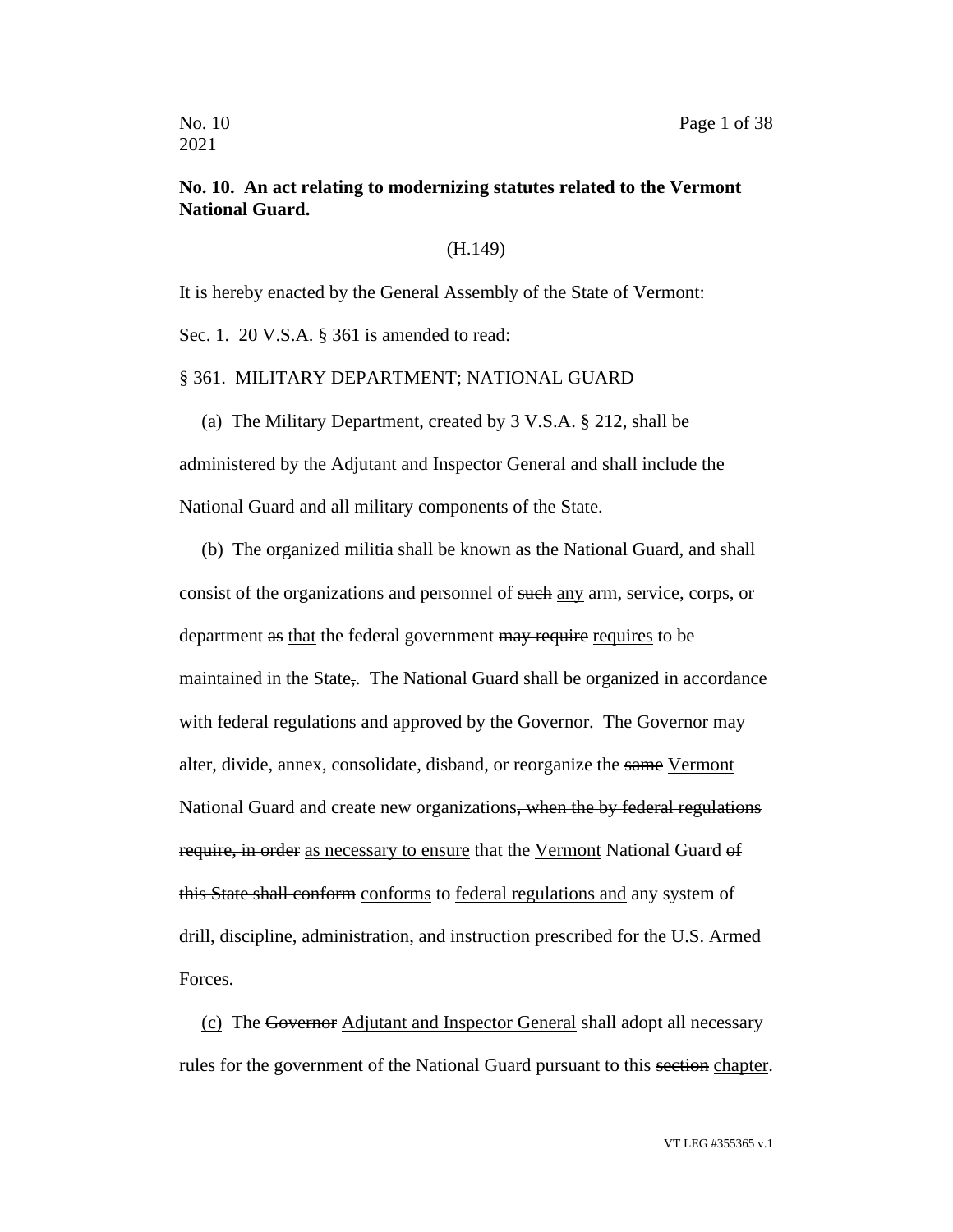Sec. 2. 20 V.S.A. § 362 is amended to read:

#### § 362. FEDERAL LAWS AND REGULATIONS

Matters relating to the organization, discipline, training, and government of the National Guard not otherwise provided for in this chapter and chapters 23 through 39 of this title, nor in the general rules adopted by the Governor or Adjutant General, shall be decided by the federal laws and regulations prescribed for the National Guard and the U.S. Army, or Air Force, or Navy as applicable.

Sec. 3. 20 V.S.A. § 363 is amended to read:

## § 363. OFFICERS GENERALLY

(a)(1) The General Assembly shall biennially elect an Adjutant and Inspector General, who for a term of two years.

(2) An Adjutant and Inspector General appointed to fill a vacancy occurring during a term shall serve the remainder of the unexpired term.

(b) The Adjutant and Inspector General shall also be Quartermaster

General with granted the rank of a major general within the State.

 $(c)(1)$  The Adjutant General may appoint a deputy Deputy with appropriate rank, the approval of the Governor. The Adjutant General may also appoint an Assistant Adjutant General for Army, an Assistant Adjutant General for Air, an Assistant Adjutant General for Joint Operations, a Command Sergeant Major, and a Command Chief Master Sergeant, without pay, with the approval of the Governor.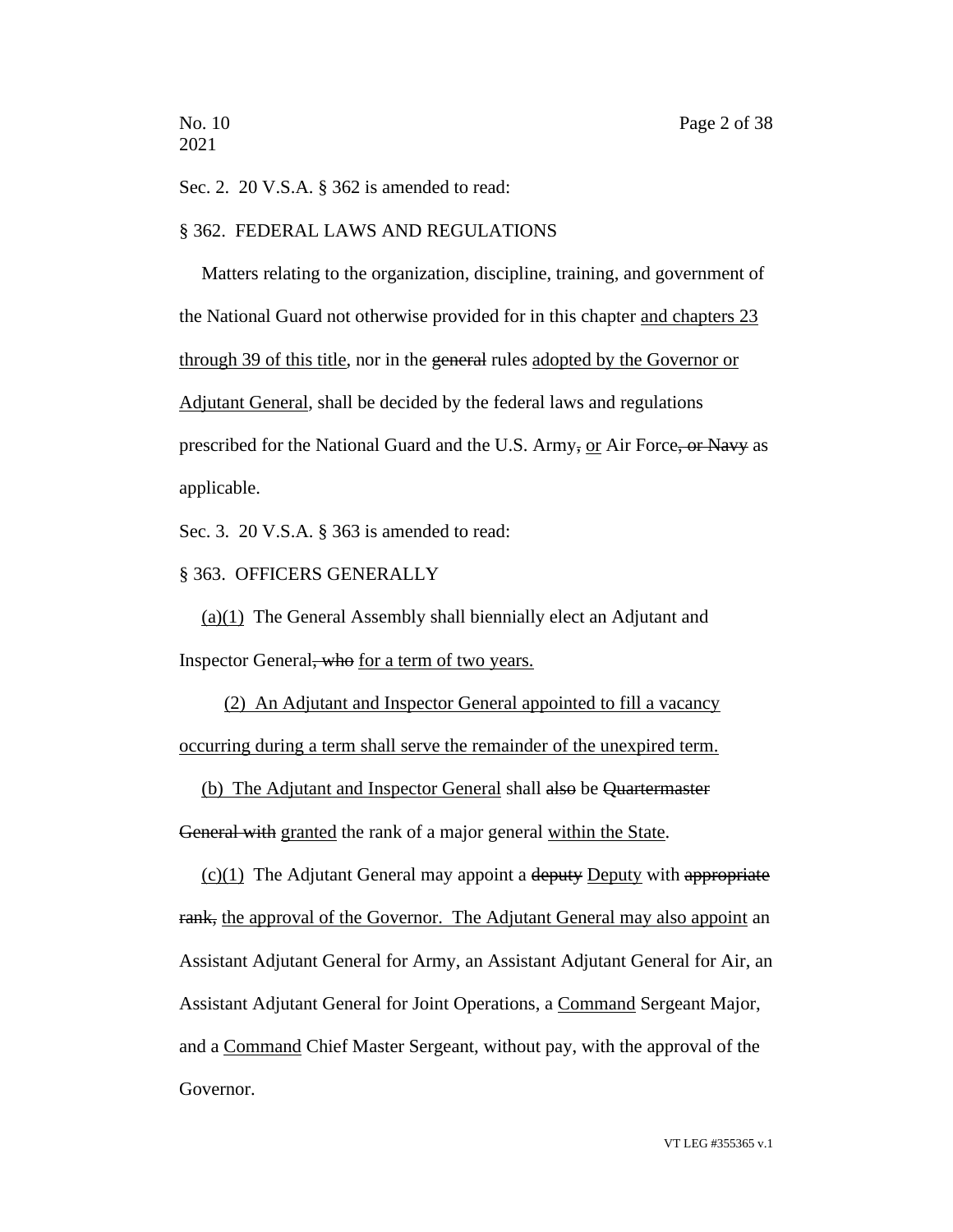(2) The Adjutant and Inspector General may remove the appointed assistant adjutant generals and sergeants and shall be responsible for their acts.

(3) Upon appointment, each Assistant Adjutant General shall be a federally recognized officer of the National Guard of the rank of lieutenant colonel or above, and shall have a rank of colonel or brigadier general within the State, and the Command Sergeant Major shall be a federally recognized noncommissioned officer of the National Guard of the rank of master sergeant or first sergeant or above, and the Command Chief Master Sergeant shall be a federally recognized noncommissioned officer of the rank of senior master sergeant or first sergeant.

(4) The Deputy, Assistants assistants, and Sergeants sergeants shall perform duties as the Adjutant and Inspector General and Quartermaster General shall direct.

 $(d)(1)$  In the absence or disability of the efficer Adjutant and Inspector General, the Deputy shall perform the duties of that office.

(2) In case a vacancy occurs in the office of Adjutant and Inspector General and Quartermaster General, the Deputy shall assume and discharge the duties of the office until the vacancy is filled.

(e) The appointments Appointments made pursuant to subsections (a) and (c) of this section shall be in writing and recorded in the office Office of the Secretary of State.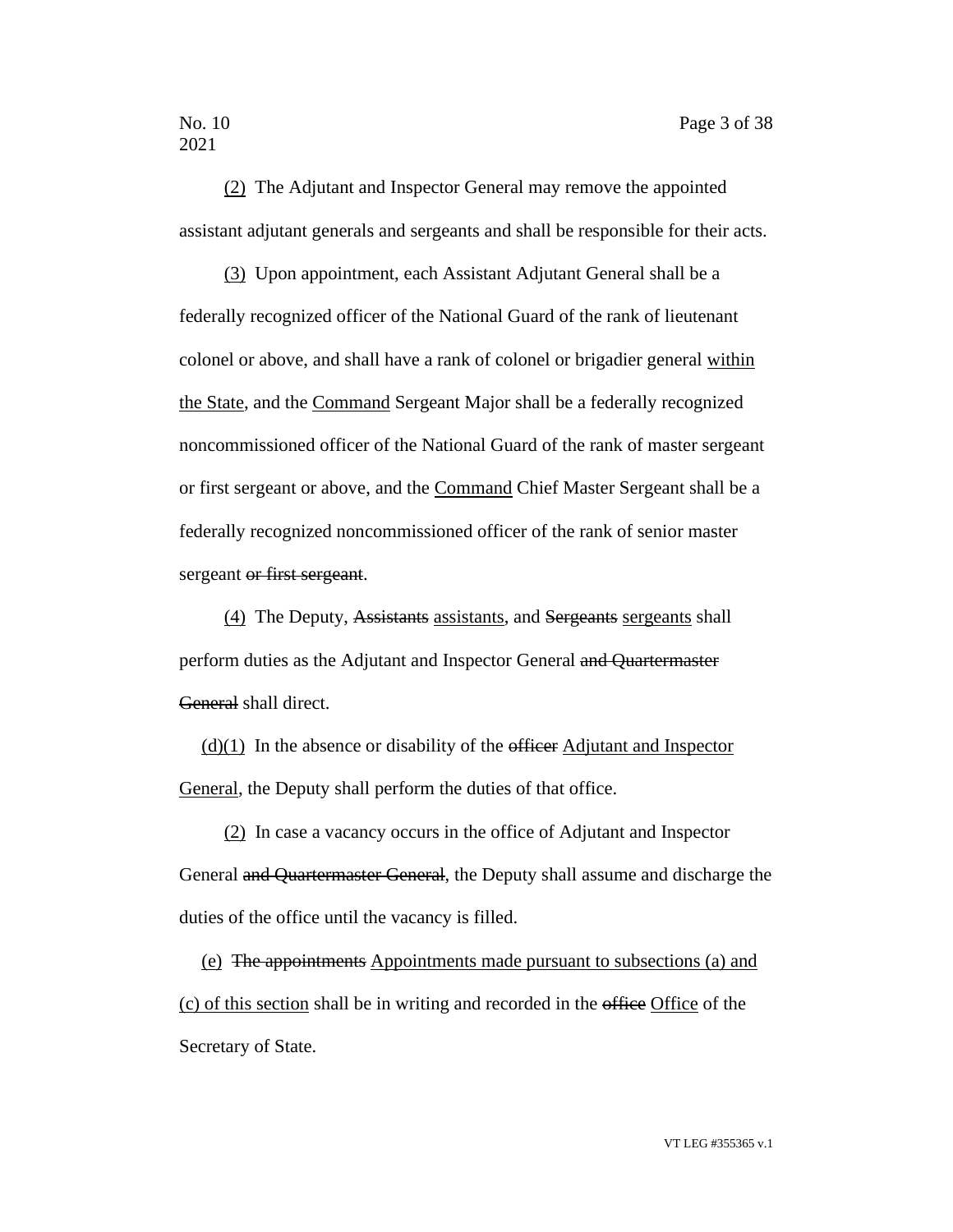(f) All other officers of the National Guard shall be chosen in accordance with rules adopted by the Governor Adjutant and Inspector General consistent with the laws of this State and the United States.

Sec. 4. 20 V.S.A. § 364 is amended to read:

## § 364. GOVERNOR'S STAFF OFFICERS

The governor Governor may detail not more than five officers of the national guard or organized reserves National Guard, Reserve Components of the U.S. Armed Forces, or retired officers of any branch of the armed forces of the United States U.S. Armed Forces who are residents of Vermont for duty upon on his or her staff, to. The appointed officers shall serve during at his or her pleasure, which details. Service on the Governor's staff shall not add to the actual grade of the appointed officers so appointed, and shall not relieve such officers them from their ordinary duties except when actually on duty with the governor Governor.

Sec. 5. 20 V.S.A. § 365 is amended to read:

#### § 365. DISCHARGES TO OFFICERS

Discharges to commissioned officers may be granted by the Commander-in-Chief Governor under rules adopted by the Commander-in-Chief Adjutant and Inspector General.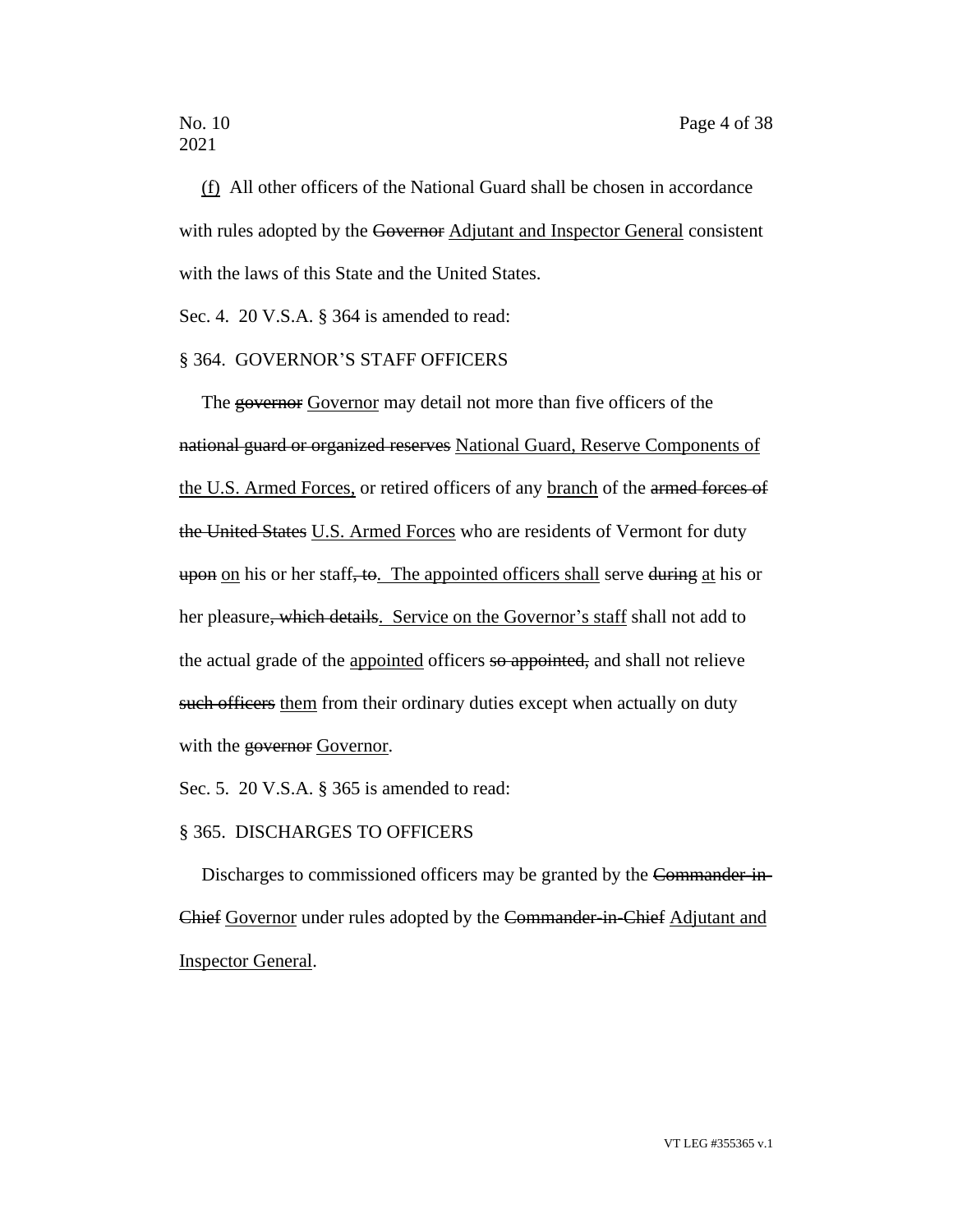Sec. 6. 20 V.S.A. § 366 is amended to read:

#### § 366. SPECIAL DUTY

When it appears that the necessities of necessary for the military or public service so require, the commander in chief Governor or designee may designate officers or enlisted personnel, or both, for the performance of special duty as the necessity of the case may demand required under the circumstances.

Sec. 7. 20 V.S.A. § 367 is amended to read:

## § 367. COSTS; FINES AND FORFEITURE

Costs incurred in a proceeding to enforce a penalty imposed by part 2 pursuant to this chapter or chapters 23 to 39 of this title shall be paid by the state State. Fines and forfeitures imposed by part 2 pursuant to this chapter or chapters 23 to 39 of this title shall be paid into the state treasury State

Treasury.

Sec. 8. 20 V.S.A. § 368 is amended to read:

§ 368. ACTIVATION OR DEPLOYMENT OF NATIONAL OR STATE

#### GUARD OR RESERVE MEMBERS; PROFESSIONS AND

#### OCCUPATIONS; STATE REGULATION

Notwithstanding any provision of law to the contrary, a member of the national guard National Guard, state guard State Guard, or a reserve component of the U.S. Armed Forces, whose profession or occupation is regulated by an agency of the state State and who holds a valid license,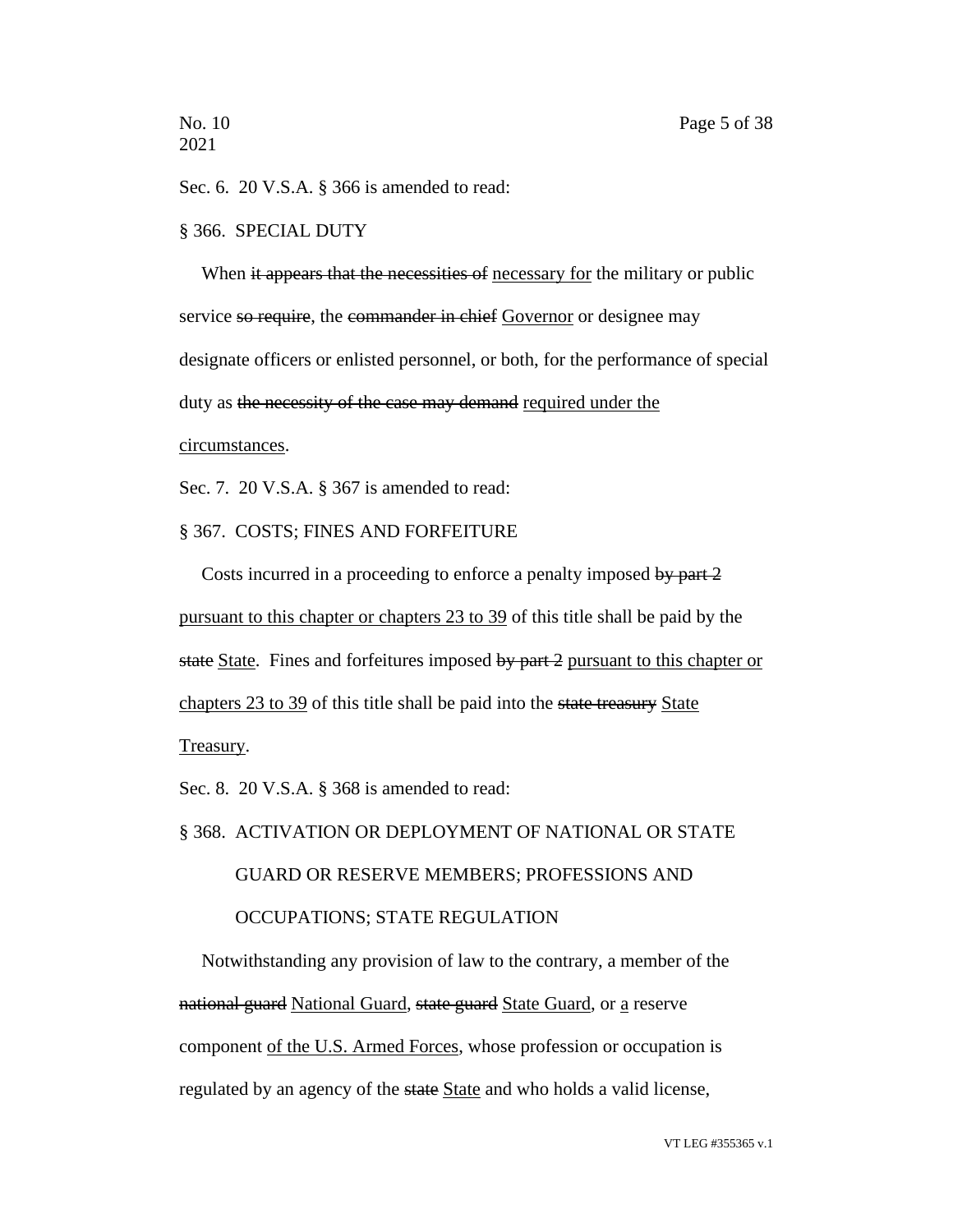certification, or registration to practice that profession or occupation at the time of activation or deployment, shall be entitled to:

(1) an extension of the period of active licensure or certification through the duration of and up to 60 days following the person's return from activation or deployment, provided that maintenance of active licensure or certification is required by the military during the time of such the activation or deployment. In order to qualify for the extension, the person shall:

\* \* \*

Sec. 9. 20 V.S.A. § 369 is amended to read:

## § 369. AWARDS AND MEDALS

Upon the approval of the Governor, the Adjutant and Inspector General may, from time to time, create and design such awards and medals to recognize meritorious service or outstanding achievement for members of the Vermont National Guard. The Adjutant and Inspector General will cause to be published shall publish a roster of these awards and medals, the criteria and process for awarding them, and a description or specification of the each award and medals or medal. All awards and medals will shall be presented in the name of the State of Vermont and be awarded to a member or retired member of the Vermont National Guard or if the member is deceased to the member's spouse, child, parent, sibling, or grandchild or, if none, to a person designated by the executor of the member's estate.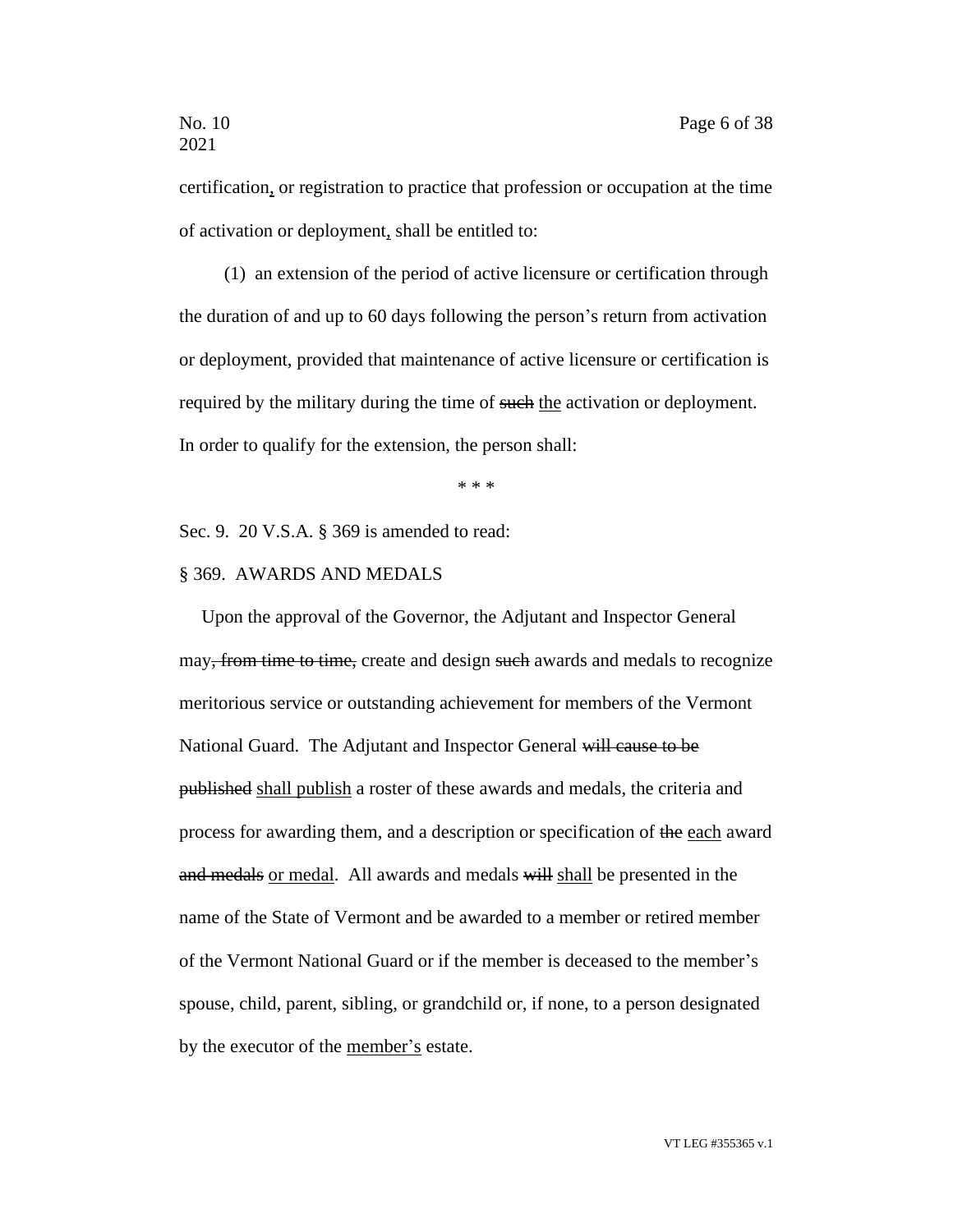Sec. 10. 20 V.S.A. § 421 is amended to read:

#### § 421. DUTIES GENERALLY

The Adjutant and Inspector General shall issue, sign, and transmit the orders of the Commander-in-Chief Governor, and the rules that may be established, and obey the orders from him or her as to carrying into execution the laws of the United States and of this State. He or she shall be charged with the correspondence between the Commander-in-Chief Governor and officers of the several states and territories, the Secretary of Defense, and other persons in official stations, on the subject of military affairs, and shall keep a record of such the correspondence.

Sec. 11. 20 V.S.A. § 422 is amended to read:

#### § 422. FORMS; RETURN

(a) The adjutant and inspector general Adjutant and Inspector General shall prepare and provide at the expense of the state State, or procure from the federal government, all necessary rosters and books of record, and the blank forms for commissions, discharges, returns, and other papers required by law, and. The Adjutant and Inspector General shall distribute the same rosters, books of record, and forms to the officers and organizations requiring them.

(b) He or she shall make such return provide an account of the national guard National Guard and its arms and equipment as may be required by the federal government or the commander in chief Governor and transmit the same it to the proper officials.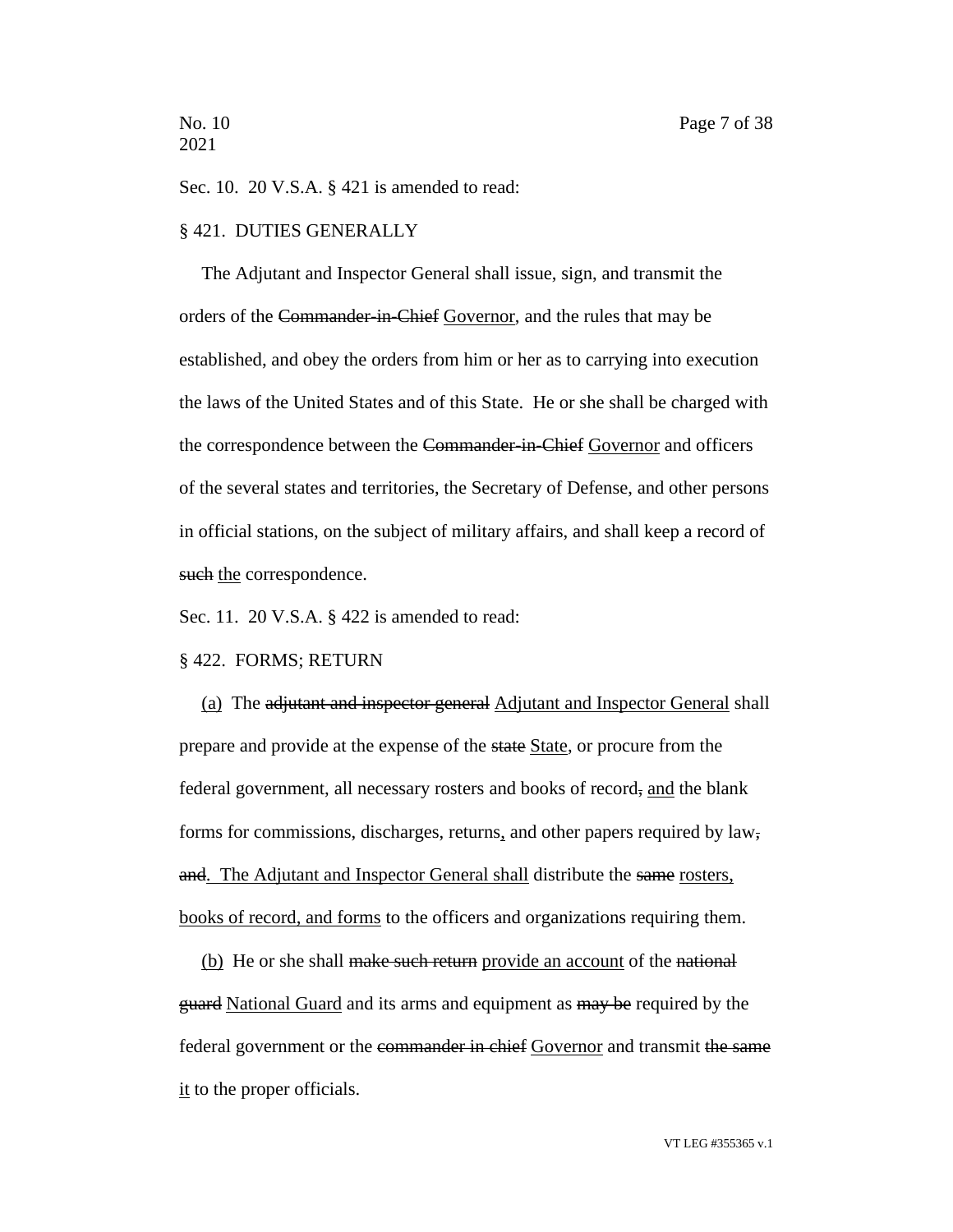Sec. 12. 20 V.S.A. § 423 is amended to read:

#### § 423. EVIDENCE OF NEGLECT OR DEFAULT IN MAKING RETURNS

When the adjutant and inspector general Adjutant and Inspector General is complainant for neglect or other default in making returns the submission of required reports and other documents, he or she shall not be required to be present, but his or her certificate shall be prima facie evidence that the return required report or document was not made properly submitted; and copies of records or papers in the office, duly certified and authenticated by him or her, shall be evidence in all cases as if the originals were produced.

Sec. 13. 20 V.S.A. § 424 is amended to read:

#### § 424. PUBLICATION OF LAWS

The adjutant and inspector general Adjutant and Inspector General shall cause, at the expense of the State, distribute to and inform every general, field, staff, and commanding officer of the laws relative related to the national guard National Guard to be published and distributed, from time to time, to every general, field, staff and commanding officer, at the expense of the state. Sec. 14. 20 V.S.A. § 425 is amended to read:

§ 425. RECORDS

The adjutant and inspector general Adjutant and Inspector General shall keep such all records as are required for the administration of the national guard National Guard.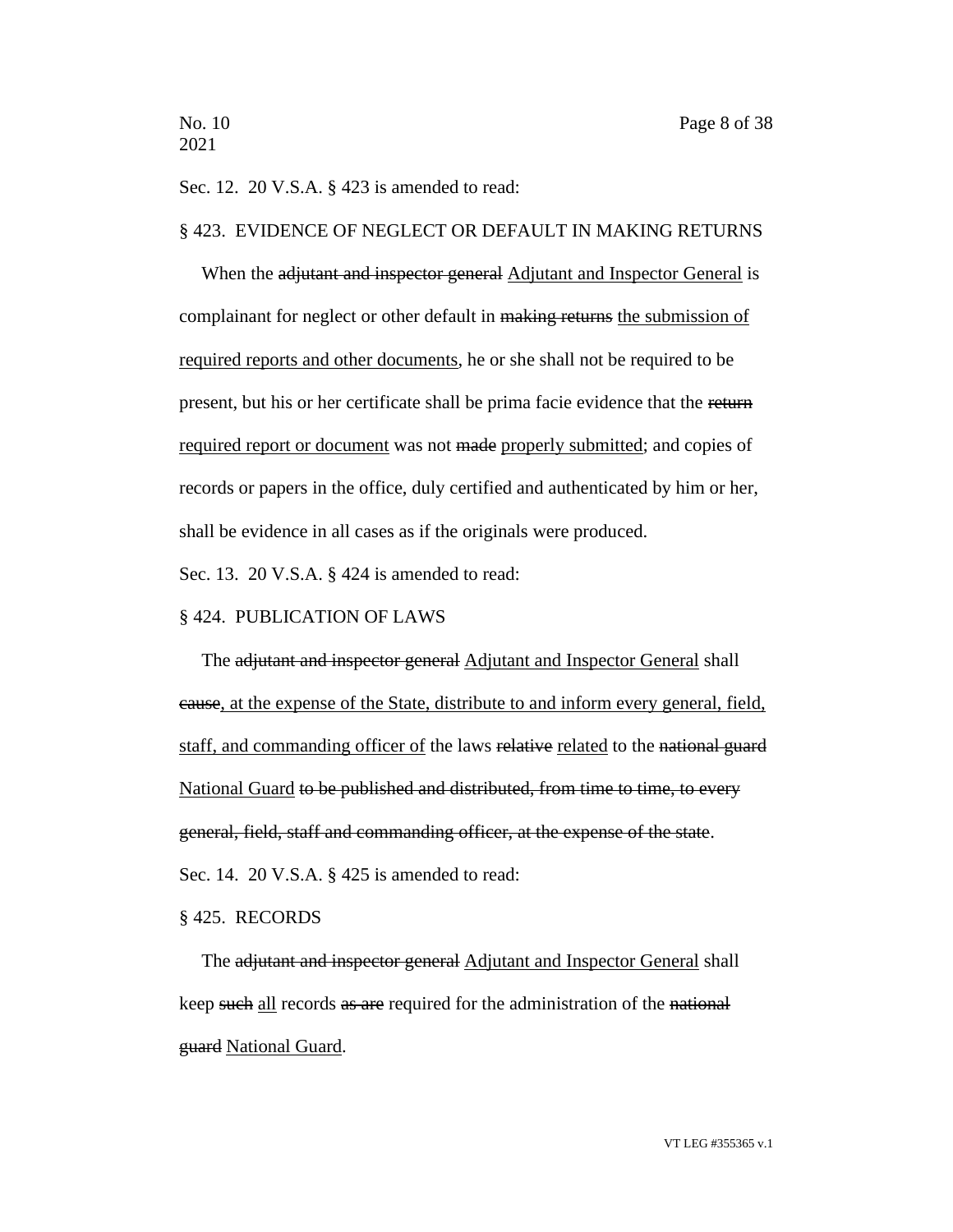Sec. 15. 20 V.S.A. § 426 is amended to read:

#### § 426. WAR RECORDS AND FILES

The records Records and files in the office of the adjutant and inspector general pertaining to all wars in which the state State has participated and rosters of Vermonters participating in wars shall be kept in such the office of the Adjutant and Inspector General or in the state archives and not taken therefrom, except upon the order of the governor or of the adjutant and inspector general, for special purposes. Microfilms of the records and files shall be taken from time to time. Rosters of Vermonters participating in wars shall be similarly maintained State Archives as provided pursuant to 3 V.S.A. § 218.

Sec. 16. 20 V.S.A. § 427 is amended to read:

#### § 427. SEXUAL ASSAULT AND HARASSMENT; REPORT

(a) Notwithstanding 2 V.S.A. § 20(d), the Adjutant and Inspector General shall make a report to the General Assembly on or before January 15, 2014 and annually thereafter of each year regarding complaints of sexual assault and harassment involving members of the Vermont National Guard.

\* \* \*

Sec. 17. 20 V.S.A. § 481 is amended to read:

#### § 481. DUTIES GENERALLY

(a) The quartermaster general Adjutant and Inspector General shall keep in good repair, and attend to the preservation, safekeeping, and cleaning of the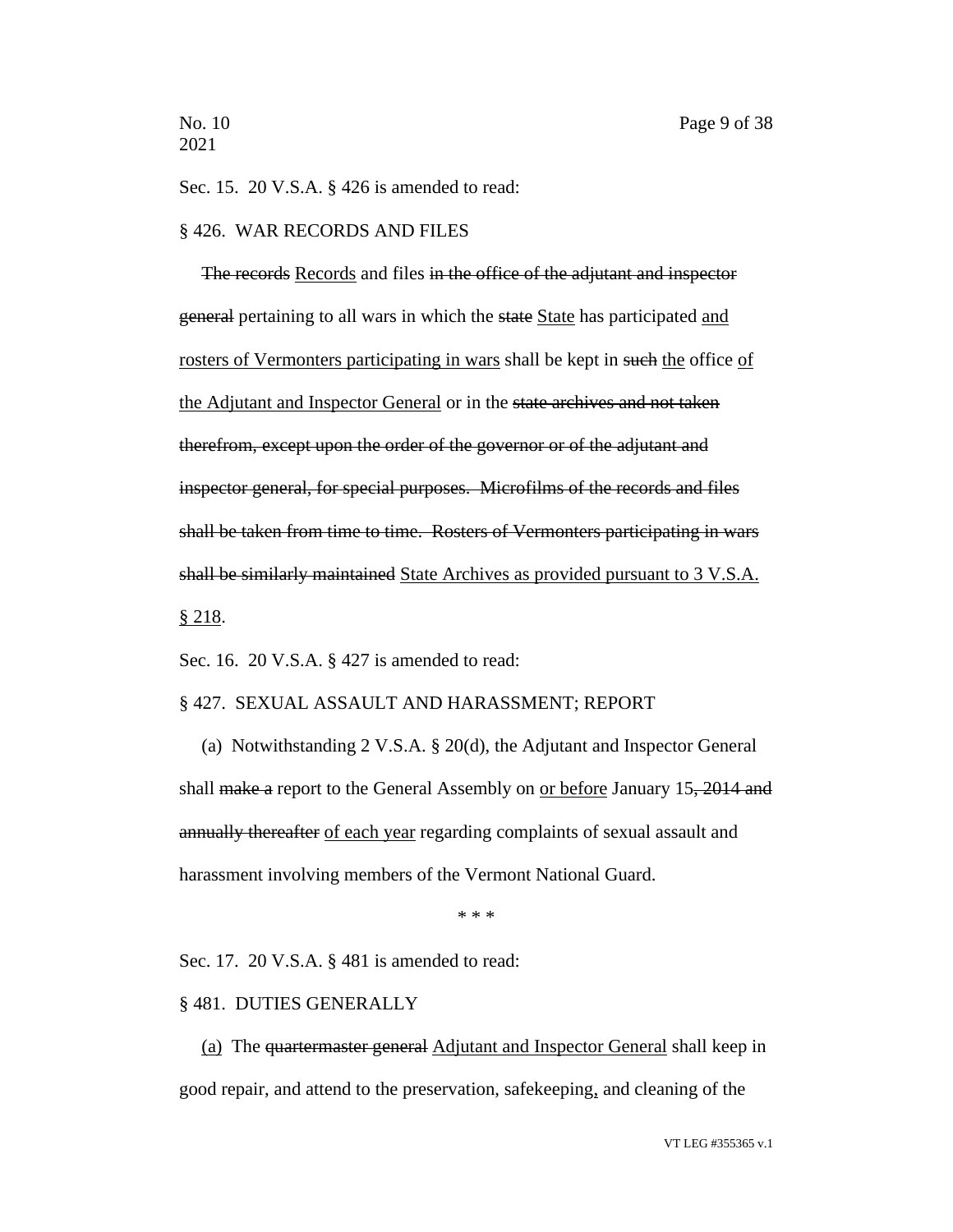ordnance, arms, accoutrements, ammunition, munitions of war, and implements of every description, whether the property of the state State or issued to the state State by the federal government, and shall have the control and disposition of the same it for that purpose, subject to the orders of the commander in chief Governor. He or she shall designate, under the direction of the commander in chief, such kind of arms to be received from the United States as are deemed necessary for the military service of this state and dispose of the arms, ammunition, accoutrements, tools, implements and warlike stores of every kind, the property of the state, deemed unsuitable for use, and from time to time, render an account of sales made by him or her, and pay the proceeds into the state treasury.

(b) He or she The Adjutant and Inspector General shall make provisions for the care and preservation of the buildings and grounds used in connection with the national guard National Guard.

Sec. 18. 20 V.S.A. § 482 is amended to read:

§ 482. BOND

Before entering upon his duties the quartermaster general shall give a bond to the state as required by 3 V.S.A. § 251. [Repealed.] Sec. 19. 20 V.S.A. § 483 is amended to read:

#### § 483. INSTRUCTIONS TO COMMANDING OFFICERS

The quartermaster general Adjutant and Inspector General, from time to time, shall give such instructions to the commanding officers of the separate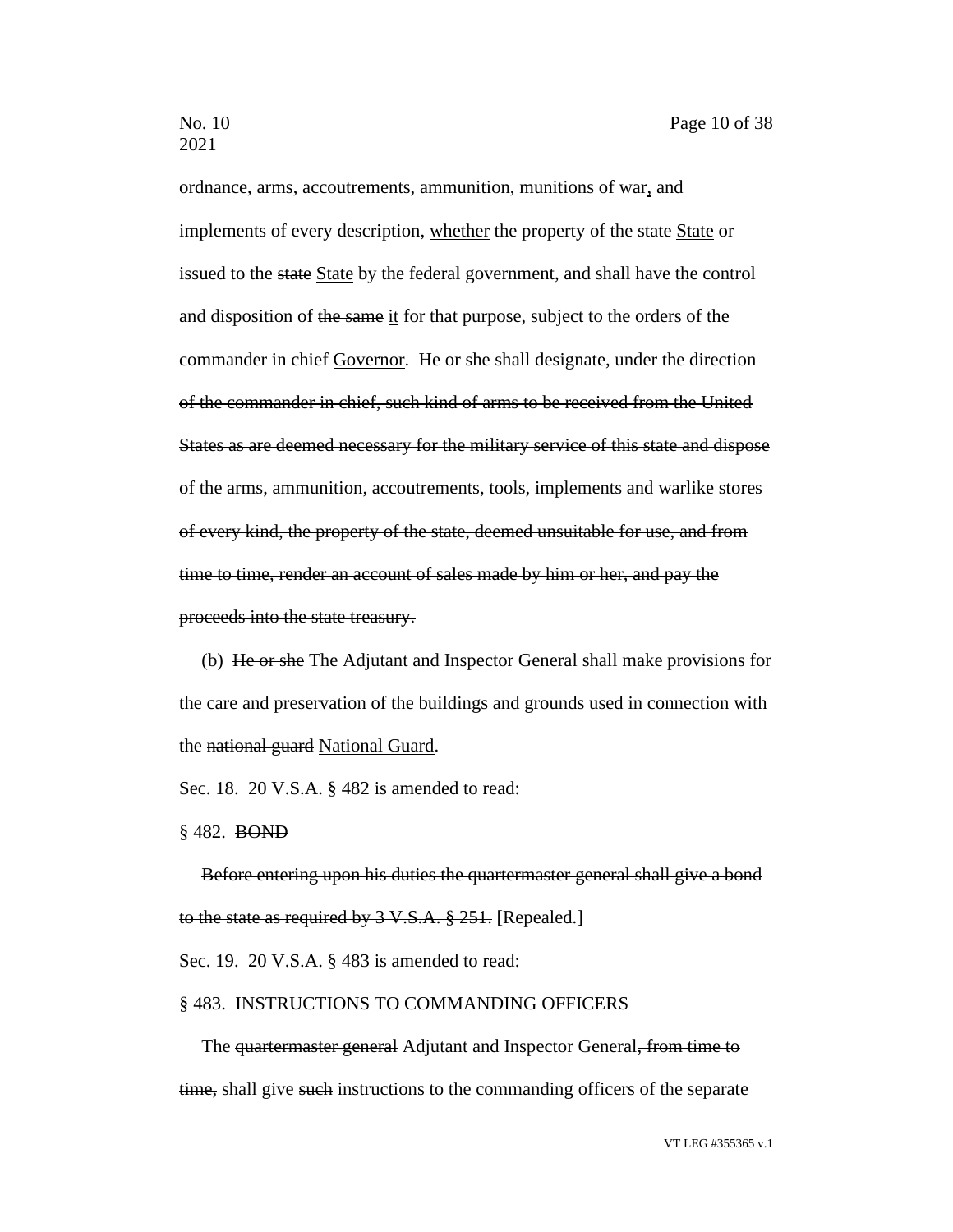units of the national guard National Guard as are necessary for the discharge of the duties of his or her department the unit and the Military Department under this chapter.

Sec. 20. 20 V.S.A. § 486 is amended to read:

## § 486. PROVISION FOR PAY

The Quartermaster General Adjutant and Inspector General shall provide for the pay of each officer and enlisted Guard member for duty performed and authorized in accordance with  $part 2$  chapters 21-39 of this title, under rules adopted by the Commander-in-Chief. The Adjutant and Inspector General shall adopt rules to carry out the provisions of this section.

Sec. 21. 20 V.S.A. § 541 is amended to read:

## § 541. MEMBERS OF BOARD OF ARMORY COMMISSIONERS;

## MEMBERS

The governor Governor, the adjutant general Adjutant and Inspector General, and the senior commander of the army national guard of the state, Vermont Army National Guard shall, ex officio, constitute a board of armory commissioners of which the governor the Board of Armory Commissioners. The Governor shall be chairman the Chair of the Board and the adjutant general, secretary Adjutant and Inspector General shall be the Secretary.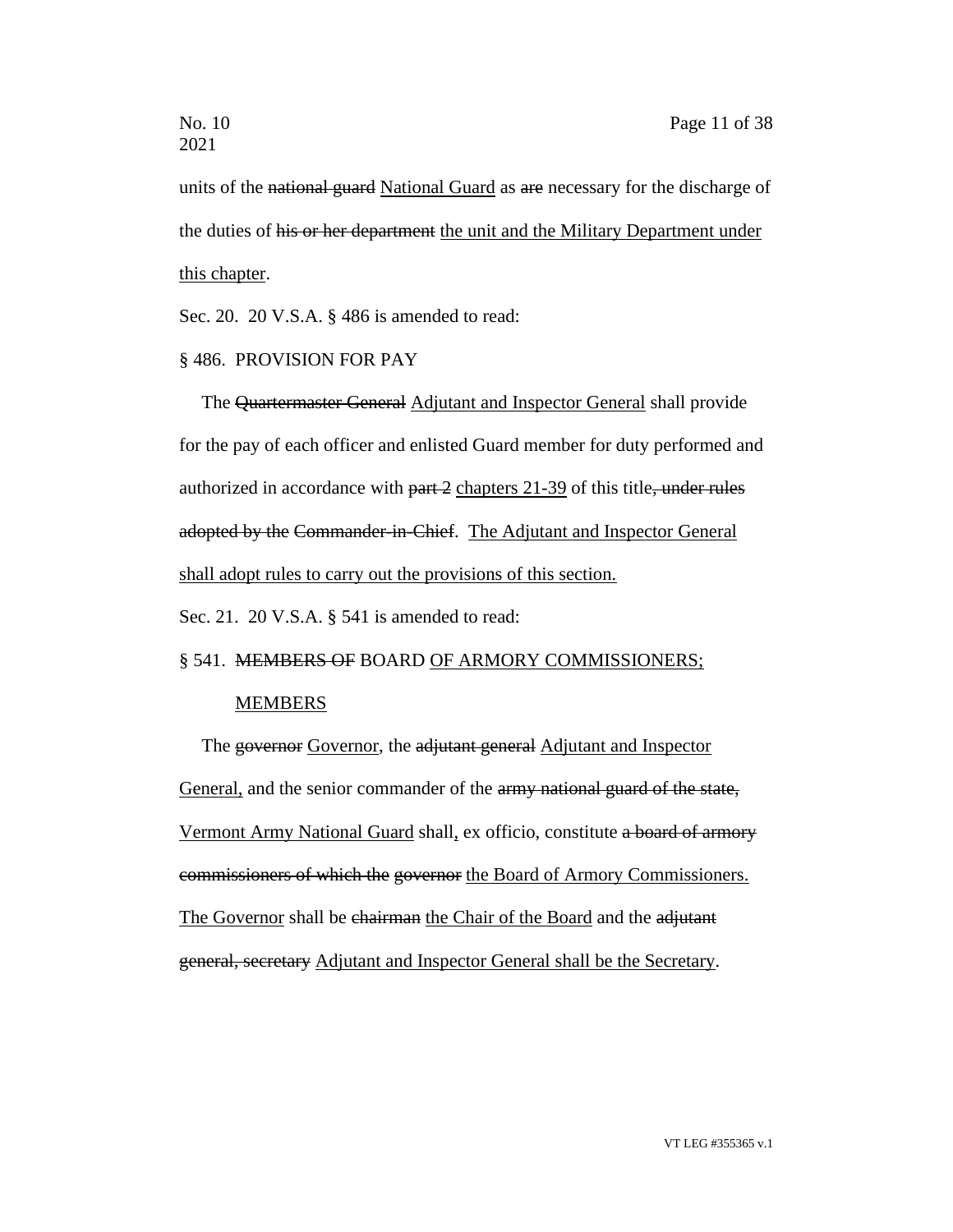Sec. 22. 20 V.S.A. § 542 is amended to read:

#### § 542. ACQUISITION, MAINTENANCE, AND DISPOSAL OF

## PROPERTY FOR THE NATIONAL GUARD USE

In the name of the State, the Board shall be responsible for the real estate and personal property of the National Guard. The Board may acquire or purchase, and maintain, and dispose of by sale or otherwise real estate and personal property. Upon determination by the Board that real estate is to be disposed of, the disposal shall be at fair market value, and the proceeds shall be allocated to future capital construction acts.

Sec. 23. 20 V.S.A. § 543 is amended to read:

#### § 543. LOCATION; PLAN OF CONSTRUCTION; CONTRACTS

Such board The Board may determine the location of such armories, the and their plan of construction of the same, and to may make all contracts necessary for the purchase, erection, and maintenance thereof of the armories of the National Guard.

Sec. 24. 20 V.S.A. § 544 is amended to read:

#### § 544. ISSUANCE OF WARRANTS

Upon requisition request of such board the Board, the commissioner of finance and management Commissioner of Finance and Management shall issue his or her warrants for such sums as may from time to time be necessary to carry out the provisions of sections 541 and 543 of this title chapter, subject to the limitations prescribed set forth in section 542 of this title chapter.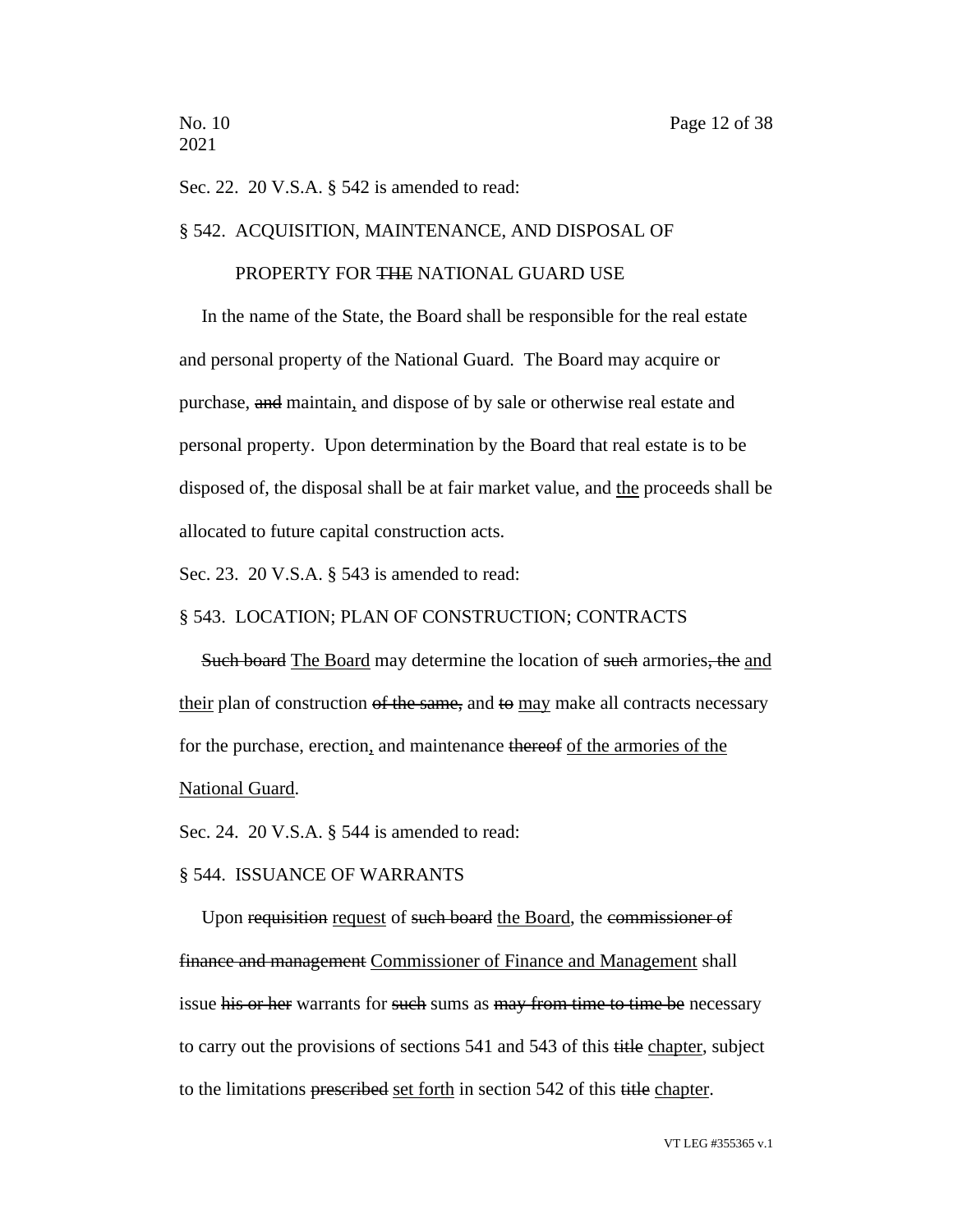Sec. 25. 20 V.S.A. § 545 is amended to read:

#### § 545. USE OF ARMORIES; RULES

(a) The Board shall establish adopt rules governing the use and occupancy of the National Guard's armories and property, and which shall cause the same to be posted conspicuously be posted in a conspicuous location in the National Guard's buildings. A member of the National Guard who violates the rules shall be deemed guilty of a military offense, punishable as a court-martial shall direct, pursuant to the provisions of sections 941 and 942 of this title.

(b) Fees collected under this section for rental of armories shall be credited to a special fund the Armory Rentals Special Fund and shall be available to the Military Department to offset the cost of providing the services.

Sec. 26. 20 V.S.A. § 601 is amended to read:

#### § 601. WHEN AND BY WHOM NATIONAL GUARD CALLED OUT

(a) The Commander-in-Chief Governor or, in his or her absence, the Lieutenant Governor, or, in the absence of both, the Adjutant and Inspector General, in case of riot, rebellion, or insurrection within the State, or in case of great opposition to the service of legal process, whether civil or criminal, or in case of invasion or imminent danger thereof of invasion, or in case of disaster, or emergency proclaimed by the Governor, may call out the National Guard, or such parts of the National Guard as he or she deems necessary, and may order this force into camp for instruction and drill.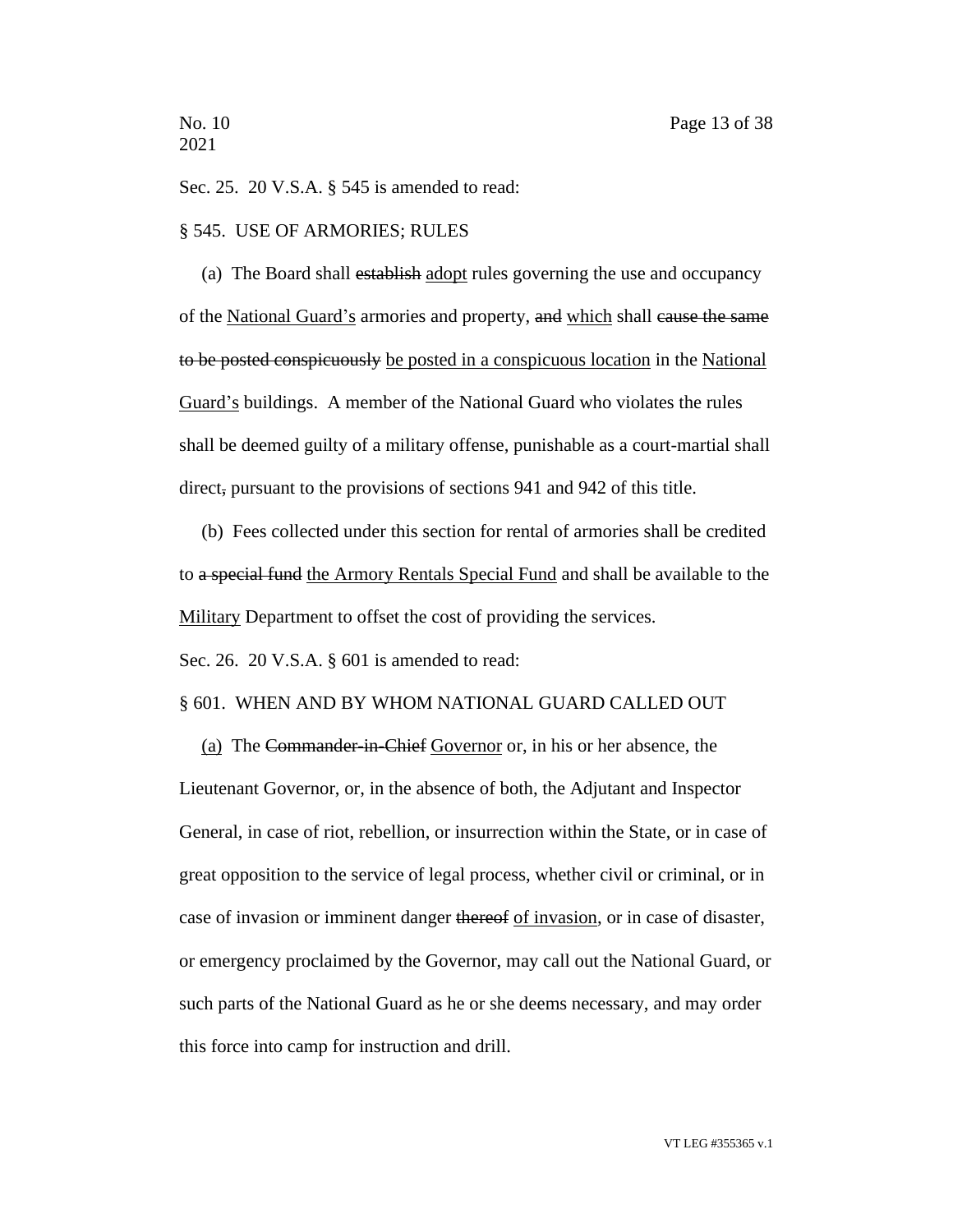(b) Until discharged by order of the Commander-in-Chief Governor, the force shall be subject to his or her order and shall be governed by the regulations prescribed adopted for the U.S. Army; and the Commander-in-Chief and Air Force.

(c) The Governor may order the same National Guard into camp for instruction and drill when, in his or her judgment, the interests of the State require.

Sec. 27. 20 V.S.A. § 602 is amended to read:

## § 602. ADDITIONAL FORCE

In case of riot, rebellion or insurrection within this state, or in case of invasion or imminent danger thereof, the commander in chief may raise from the enrolled national guard by draft or otherwise, such additional force as he or she deems necessary; and such additional force, while continued in service, shall be subject to the provisions of this chapter. [Repealed.]

Sec. 28. 20 V.S.A. § 603 is amended to read:

#### § 603. ARMS AND EQUIPMENT; PAY AND RATIONS

When the National Guard, or  $\underline{a}$  part thereof of it, is ordered out under the provisions of pursuant to section  $366$ , or  $601$ , or  $602$  of this title, the State shall furnish arms and equipment necessary for each officer, warrant officer, and enlisted person;, and they shall be entitled to pay, subsistence, and quarters allowance equivalent to that paid to members of the U.S. Armed Forces for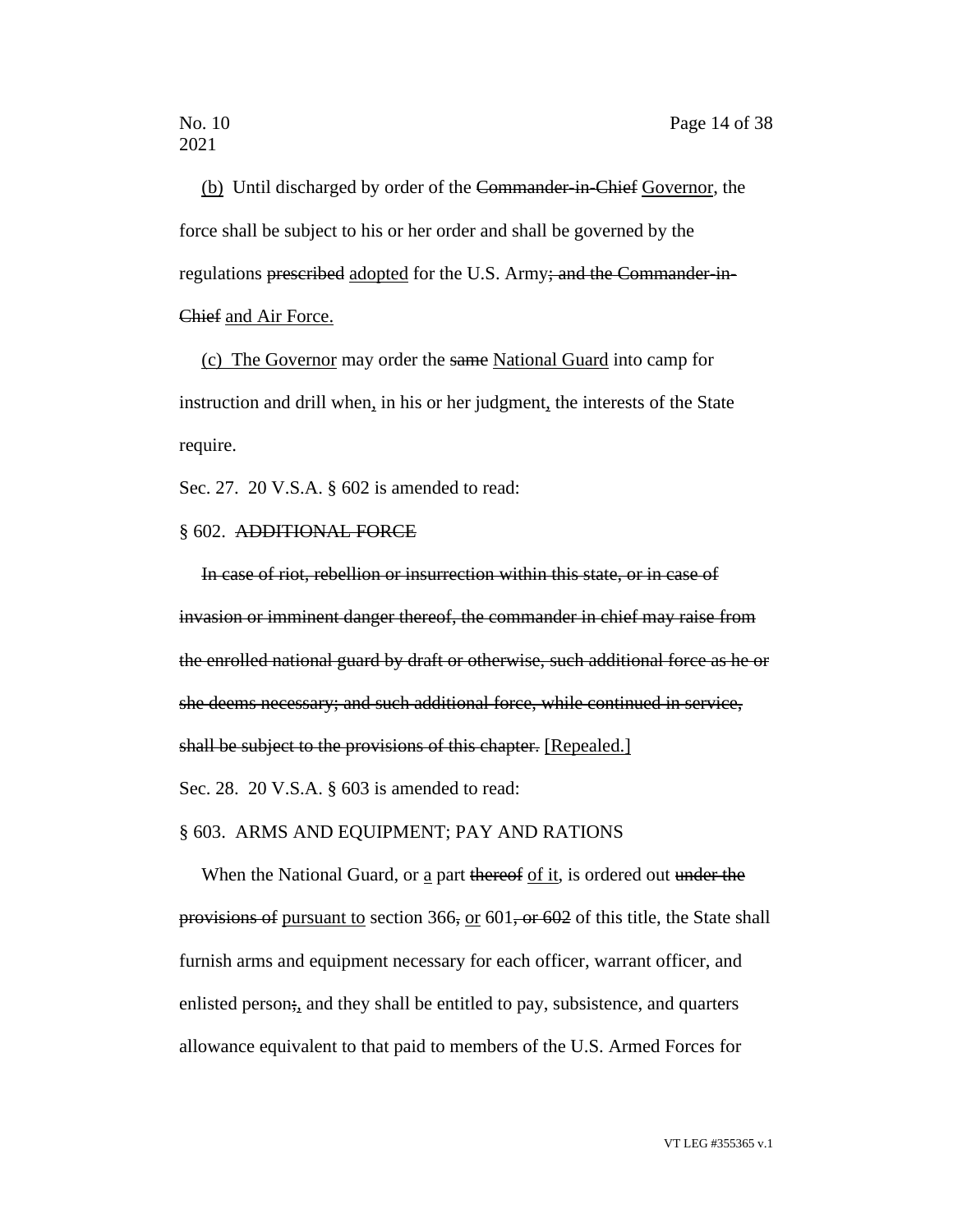officers, warrant officers, and enlisted persons of corresponding grade and time in service as designated in the U.S. Armed Forces pay tables.

Sec. 29. 20 V.S.A. § 604 is amended to read:

## § 604. FAILURE OF MEMBER OF NATIONAL GUARD TO REPORT

When ordered out, a member of the national guard National Guard who does not appear at the time and place designated shall be taken to be absent without leave and be dealt with as in actual service State active duty status. Sec. 30. 20 V.S.A. § 606 is amended to read:

## § 606. CONTROL OF MILITIA NATIONAL GUARD ASSISTING CIVIL **OFFICER**

When a portion of the national guard National Guard is called out to assist a civil officer in the service of legal process, it shall be under the immediate command of the military officer National Guard member of the highest in rank who is present, who. The National Guard member in command shall act under and be subject to the general direction of such the civil officer.

Sec. 31. 20 V.S.A. § 607 is amended to read:

#### § 607. STATE ACTIVE DUTY DEATH BENEFIT

There is established a death benefit in the amount of \$50,000.00 for each activated Vermont national guard National Guard member who dies while on state State active duty or as the result of injuries incurred while on state State active duty, provided the death or the injuries that result in death resulted from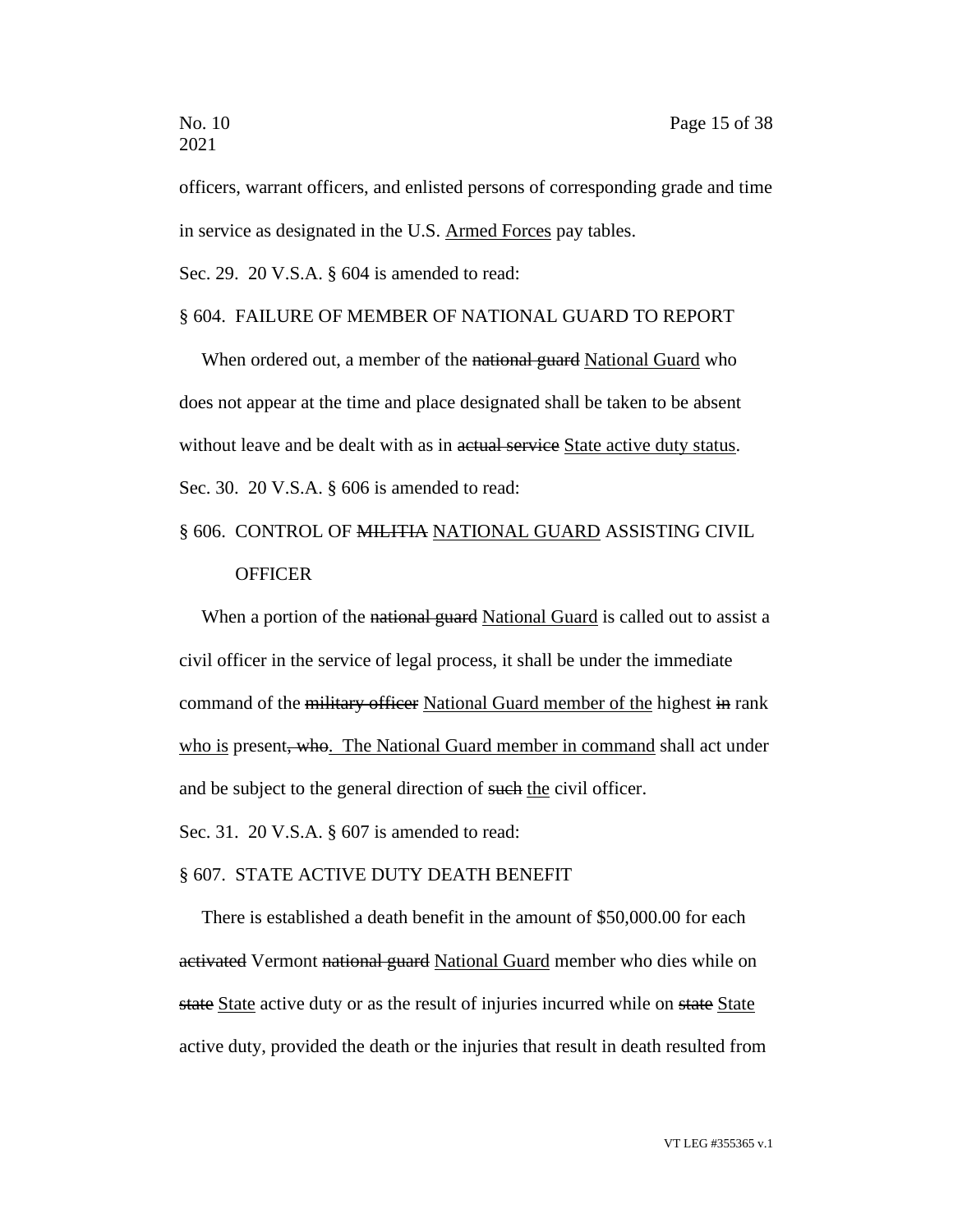performing state State active duty or from engaging in conduct related to state State active duty.

Sec. 32. 20 V.S.A. § 608 is amended to read:

#### § 608. CIVILIAN LEAVE OPTION

If any member of the Vermont National Guard is ordered to State active duty by the Governor, the service member shall have the right to take leave without pay from his or her civilian employment and shall be entitled to the protections and rights provided pursuant to 21 V.S.A. § 491. No member of the National Guard shall be required to use or exhaust his or her vacation or other accrued leave from his or her civilian employment for a period of active service.

Sec. 33. 20 V.S.A. § 609 is amended to read:

## § 609. STAY OF LEGAL PROCEEDINGS BECAUSE OF SERVICE IN

## NATIONAL GUARD

 $(a)(1)$  If a service member of the Vermont National Guard who is ordered to State active duty by the Governor is a party to a civil or administrative proceeding in any Vermont court, the proceeding:

\* \* \*

(2) A motion for a stay under this subsection may be filed or the court may issue such a stay at any time during the period of State active service duty. Any stay issued shall not remain in effect for more than 30 days after the completion of State active duty.

VT LEG #355365 v.1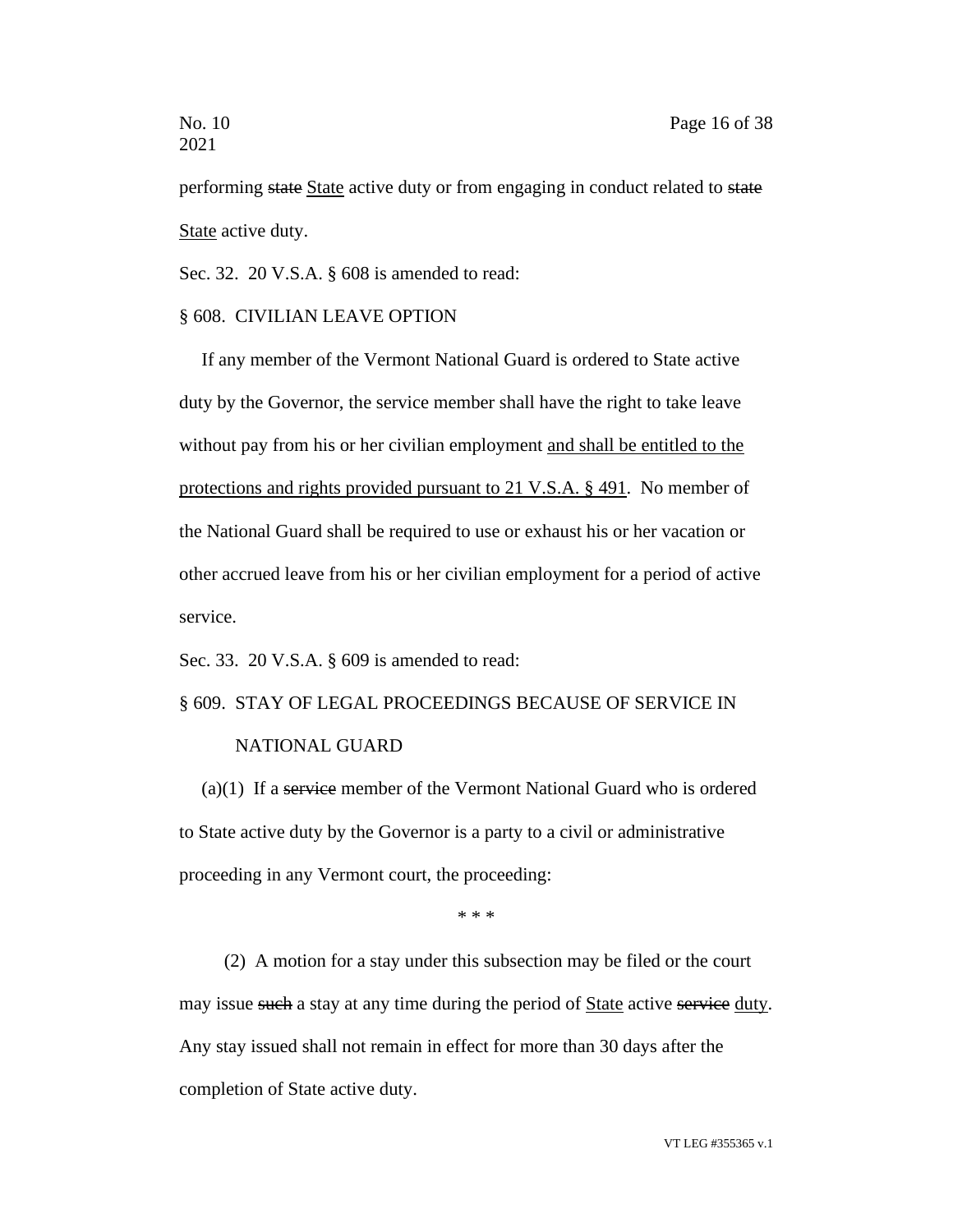(b) An application for a stay pursuant to subdivision  $(a)(1)(B)$  of this section shall include a letter or other communication from the member or a person on his or her behalf setting forth facts stating the manner in which the member's duty requirements materially affect the member's ability to appear and stating a date when the member is expected to be available to appear, together with any necessary information from the member's commanding officer.

\* \* \*

Sec. 34. 20 V.S.A. § 641 is amended to read:

#### § 641. WHEN AND BY WHOM CALLED OUT

Upon the requisition request of the president of the United States, and in case of war or invasion, or to prevent insurrection or invasion, the commander in chief Governor may call out from time to time, for the actual service, by draft or otherwise as many of the entire national guard Vermont National Guard as the necessity of the case requires circumstances require. The enrolled national guard National Guard, when so ordered for preparation to prepare for actual service, shall be administered and trained according to the laws of this state State and of the United States. On the termination of the emergency, all persons discharged from the military service who were, upon draft into federal service, members of the national guard of Vermont National Guard shall resume their membership in the national guard Vermont National Guard, and shall continue to serve in the national guard Vermont National Guard until the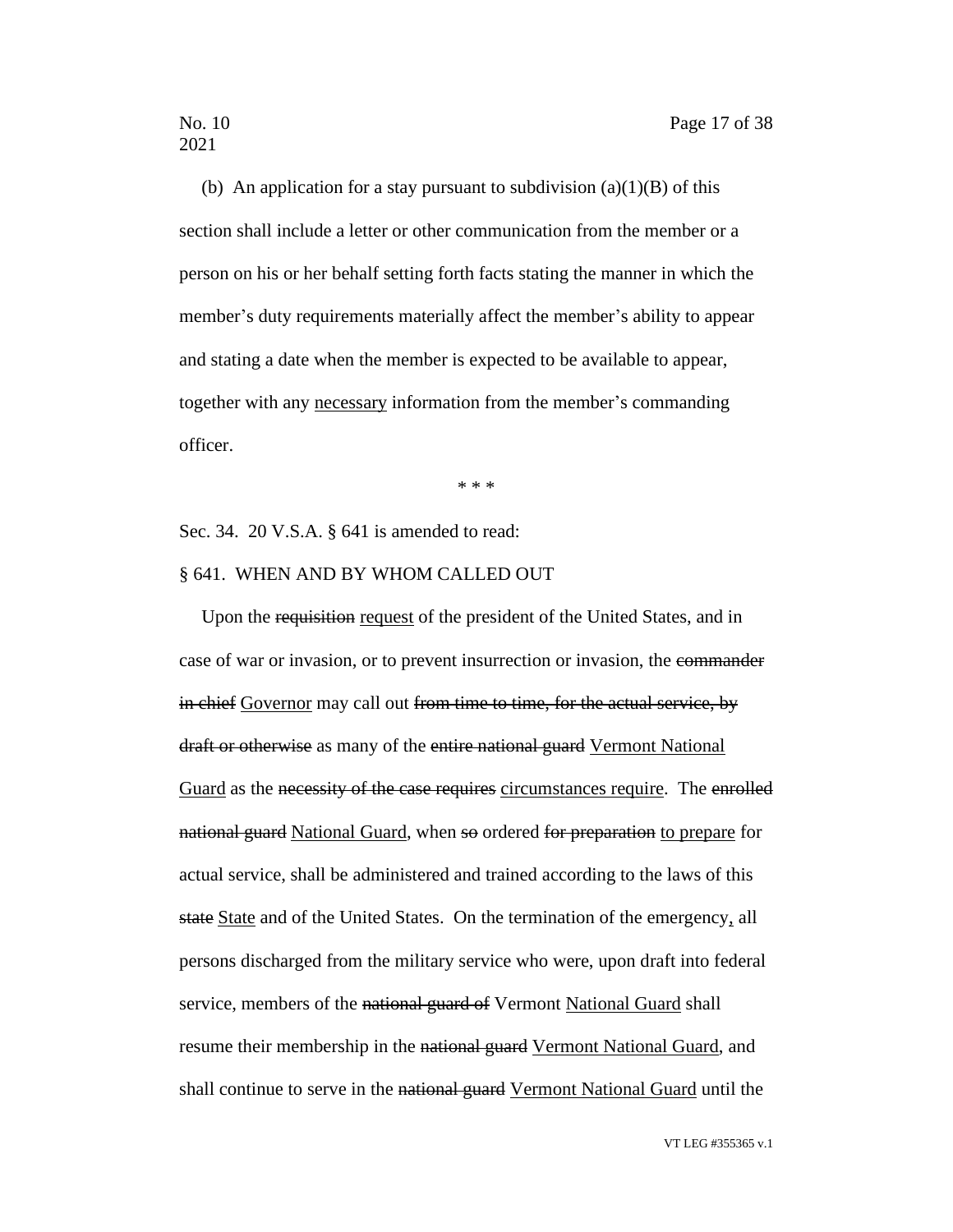dates upon which their enlistments prior to their draft would have expired if uninterrupted.

Sec. 35. 20 V.S.A. § 642 is amended to read:

#### § 642. FAILURE TO REPORT

Each officer, noncommissioned officer, and private enlisted person ordered out, and every volunteer or drafted man person, who fails to appear at the time and place designated, without rendering a sufficient excuse therefor for the failure, shall be dealt with as provided by the laws of the United States in like cases.

Sec. 36. 20 V.S.A. § 643 is amended to read:

#### § 643. SUBSISTENCE AND TRANSPORTATION

When the commander in chief calls out the national guard of the state pursuant to the requisition of the president of the United States, he or she is hereby authorized to provide for such national guard at the expense of the state State, all necessary food, uniforms, arms, equipments, clothing, vehicles, camp equipage, and means of transporting such force into the service of the United States. [Repealed.]

Sec. 37. 20 V.S.A. § 645 is amended to read:

#### § 645. PLEDGE OF CREDIT TO RAISE FUNDS

Upon approval of the governor, the state treasurer is hereby authorized to pledge the credit of the state for the purpose of raising the necessary funds to carry out the provisions of section 643 of this title. [Repealed.]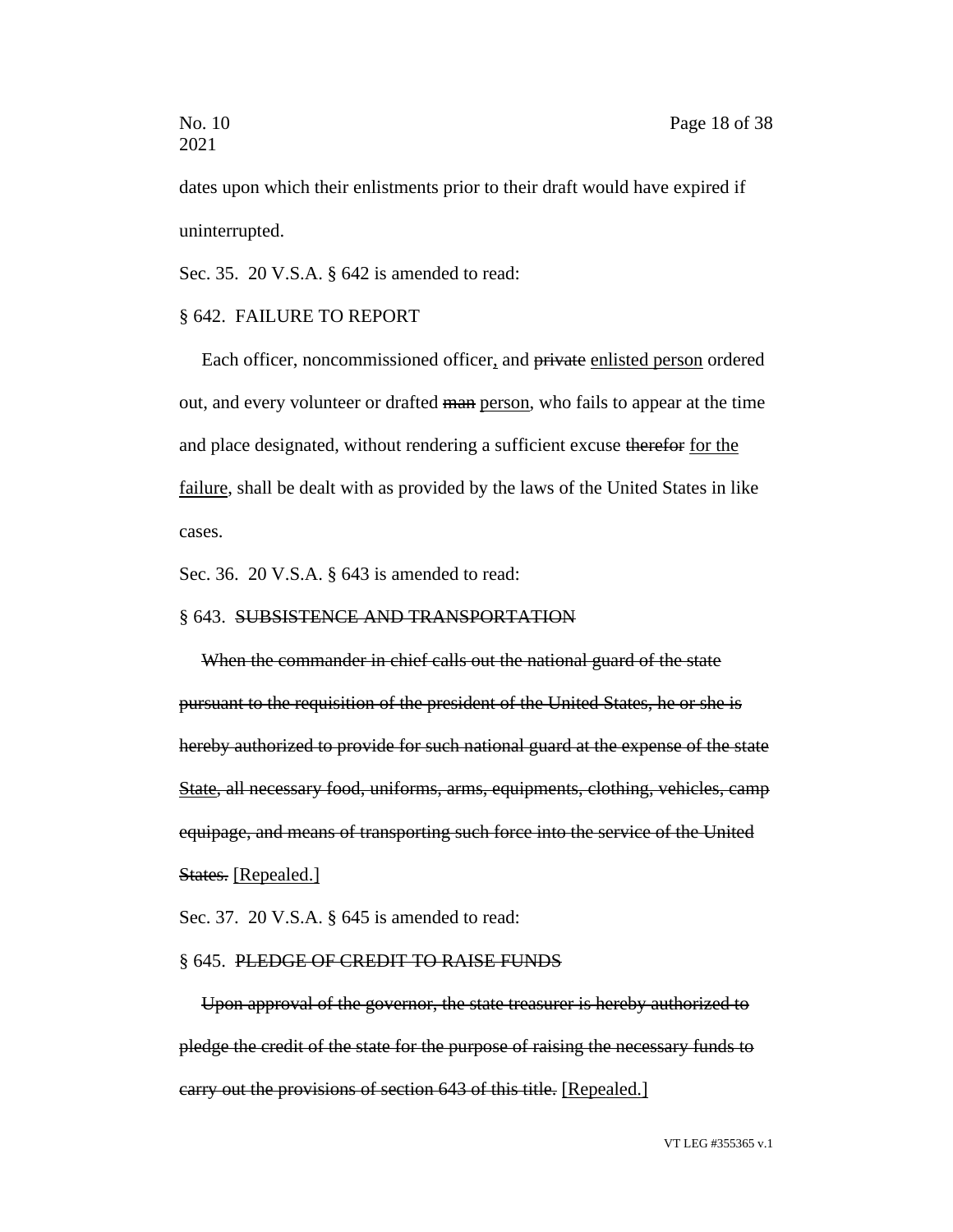Sec. 38. 20 V.S.A. § 701 is amended to read:

#### § 701. OATHS OF OFFICERS

(a) A person commissioned as an officer or warrant officer of the National Guard, within the time designated by the Commander-in-Chief Governor after such the commission is tendered to the officer, shall take and subscribe to the oath as required by federal law and regulations before a civil officer legally qualified to administer oaths, or before a National Guard officer or warrant officer who has previously taken and subscribed the oath; provided that the.

(b) The oath shall contain obligations of allegiance to the State and to the United States, and or, in the absence of federal law or regulations upon the subject, the oath shall be as prescribed by the Commander-in-Chief Governor.

(c) In case of neglect or refusal to take the oath within the time specified, the officer shall be deemed to have resigned his or her office and a new election shall be ordered or appointment made as required by law. Sec. 39. 20 V.S.A. § 702 is amended to read:

## § 702. OATHS OF ENLISTED MEMBERS

(a) At the time of their enlistment, all enlisted members of the National Guard shall take and subscribe to the oath and contract prescribed by federal law and regulations before a National Guard officer or warrant officer who has taken and subscribed to the oath for officers prescribed in pursuant to section 701 of this title; provided that the chapter.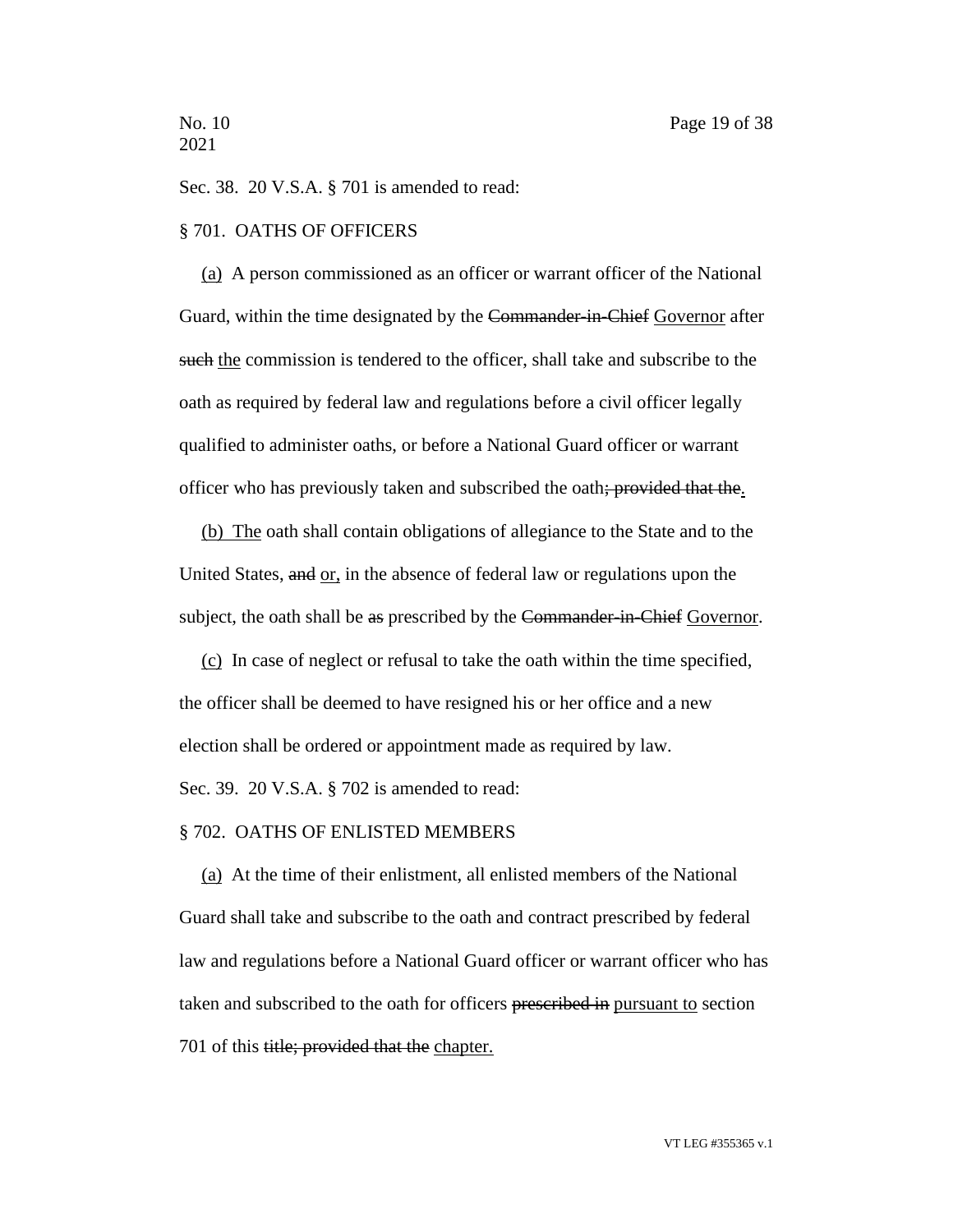(b) The oath shall contain obligations of allegiance to the State and to the United States. In the absence of applicable federal law or regulations, the oath and contract shall be as prescribed by the Commander-in-Chief Governor. Sec. 40. 20 V.S.A. § 703 is amended to read:

#### § 703. DUTIES OF OFFICERS

Commissioned officers shall obey orders received from superior officers; attend drills, parades, inspections, and reviews prescribed or authorized by this chapter; make such returns as pursuant to the direction of the Commander-in-Chief directs and under such rules as he or she adopts Governor or rules adopted by the Adjutant and Inspector General; perform other duties incident to their positions under the Constitution and laws of this State and of the United States; and conform to rules adopted by the Commander-in-Chief Adjutant and Inspector General.

Sec. 41. 20 V.S.A. § 704 is amended to read:

#### § 704. DUTIES OF ENLISTED MEMBERS

Enlisted members shall obey orders received from their officers to attend drills, parades, inspections, and reviews directed or authorized by this chapter, prescribed for them to attend, and perform the duties incident to their respective positions, subject to the rules adopted by the Commander-in-Chief Adjutant and Inspector General.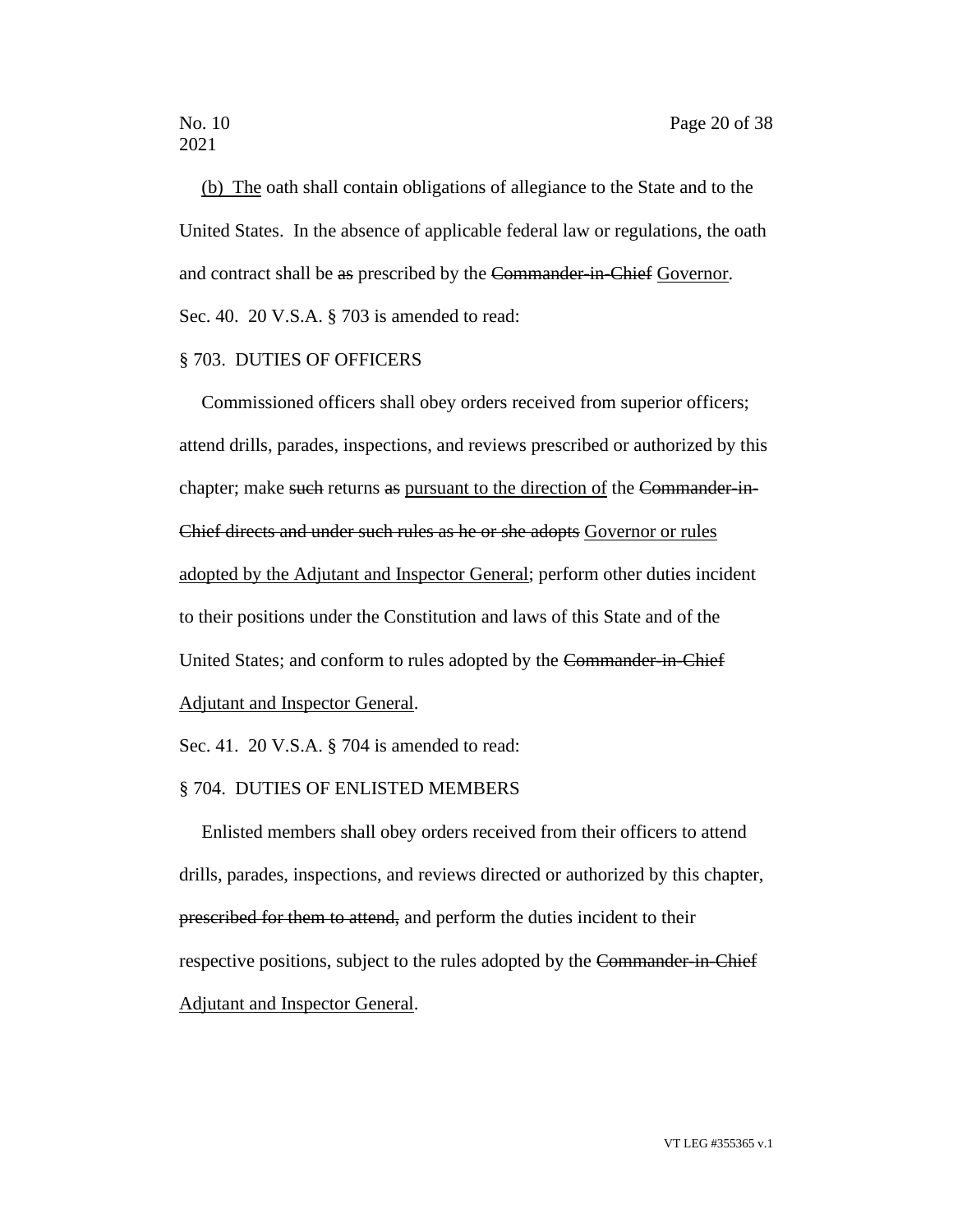Sec. 42. 20 V.S.A. § 821 is amended to read:

#### § 821. BOND OF OFFICERS RESPONSIBLE FOR PROPERTY OR

#### FUNDS

Before assuming such responsibility, all officers who are responsible for public military property or funds shall give a bond to the state treasurer, with sufficient surety or sureties, in such sum as the commander in chief requires, conditioned for the faithful performance of their duties. [Repealed.] Sec. 43. 20 V.S.A. § 822 is amended to read:

#### § 822. DAMAGED OR DESTROYED PROPERTY

When military arms, stores, uniforms, equipment, or property of any kind belonging to the state State become damaged, partially or wholly unfit for use, or partially or wholly destroyed, the officer having such responsible for the property in charge may request the commander in chief Adjutant and Inspector General to appoint a board of inspection to examine and report as to its condition.

Sec. 44. 20 V.S.A. § 823 is amended to read:

#### § 823. STORAGE OF PROPERTY

Military stores belonging to the State not issued to the National Guard, and military property belonging to the United States in possession of the State and not issued to the National Guard, shall be stored in the State, and the Commander in Chief. The Adjutant and Inspector General shall adopt the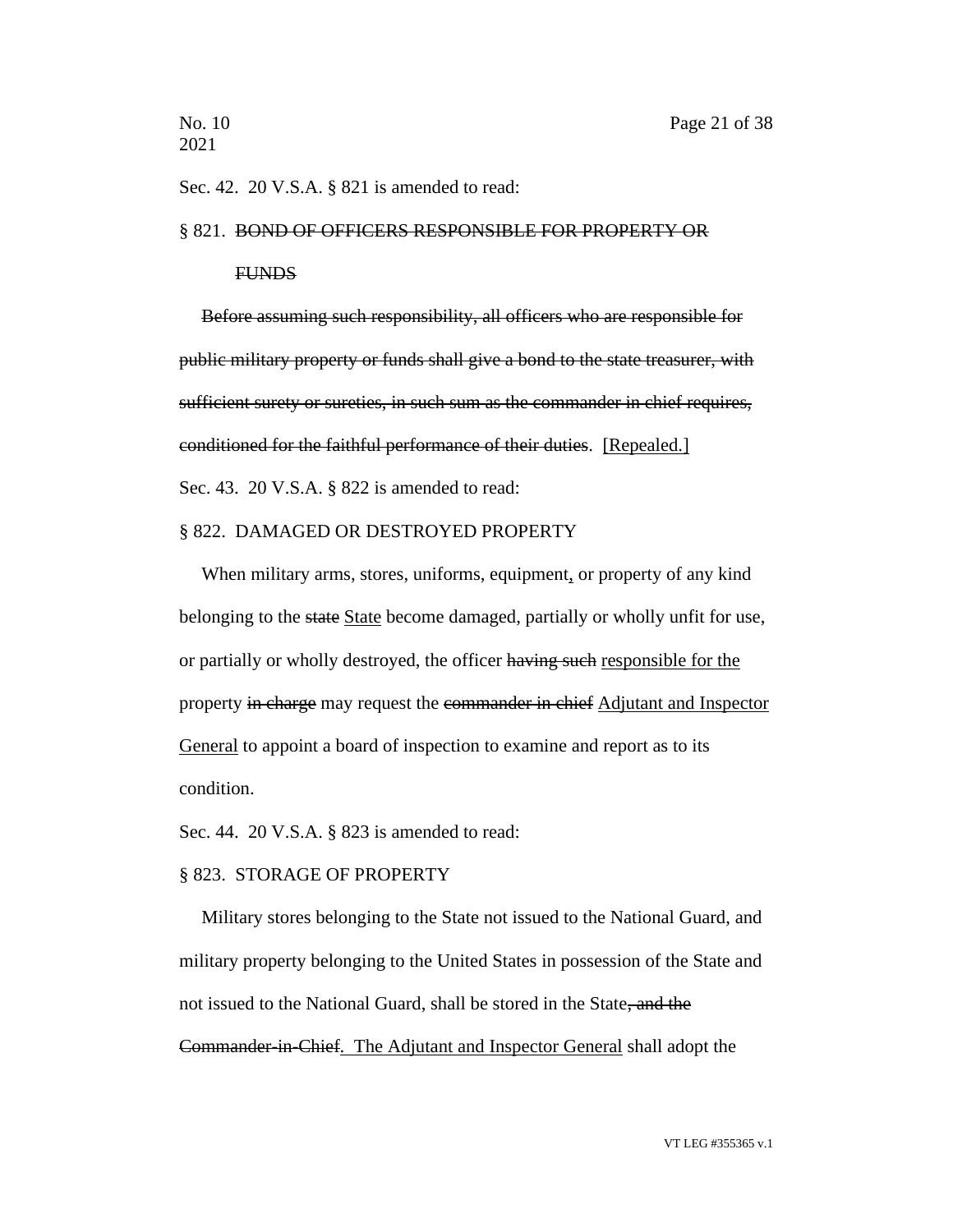necessary rules to secure the safekeeping of military property issued to the National Guard.

Sec. 45. 20 V.S.A. § 824 is amended to read:

#### § 824. UNIFORMS AND EQUIPMENT

The uniforms and equipment of organizations and members of the National Guard shall be as prescribed and furnished by the federal government but the Commander-in-Chief may permit modifications or additions as he or she deems for the best interests of the State, consistent with law and federal regulations for the government of the National Guard.

Sec. 46. 20 V.S.A. § 884 is amended to read:

#### § 884. EXEMPTION FROM ARREST

Officers, noncommissioned officers, musicians and privates enrolled in this state, while under orders for service under the government of the United States or under authority of this state and enlisted persons who are members of the Vermont National Guard and on federal or State active duty, except for in the case of treason, felony and, or breach of the peace, shall be privileged from arrest and imprisonment by civil authority, from the date of the issuing of such orders to they are ordered to active duty until the time of their discharge from service active duty.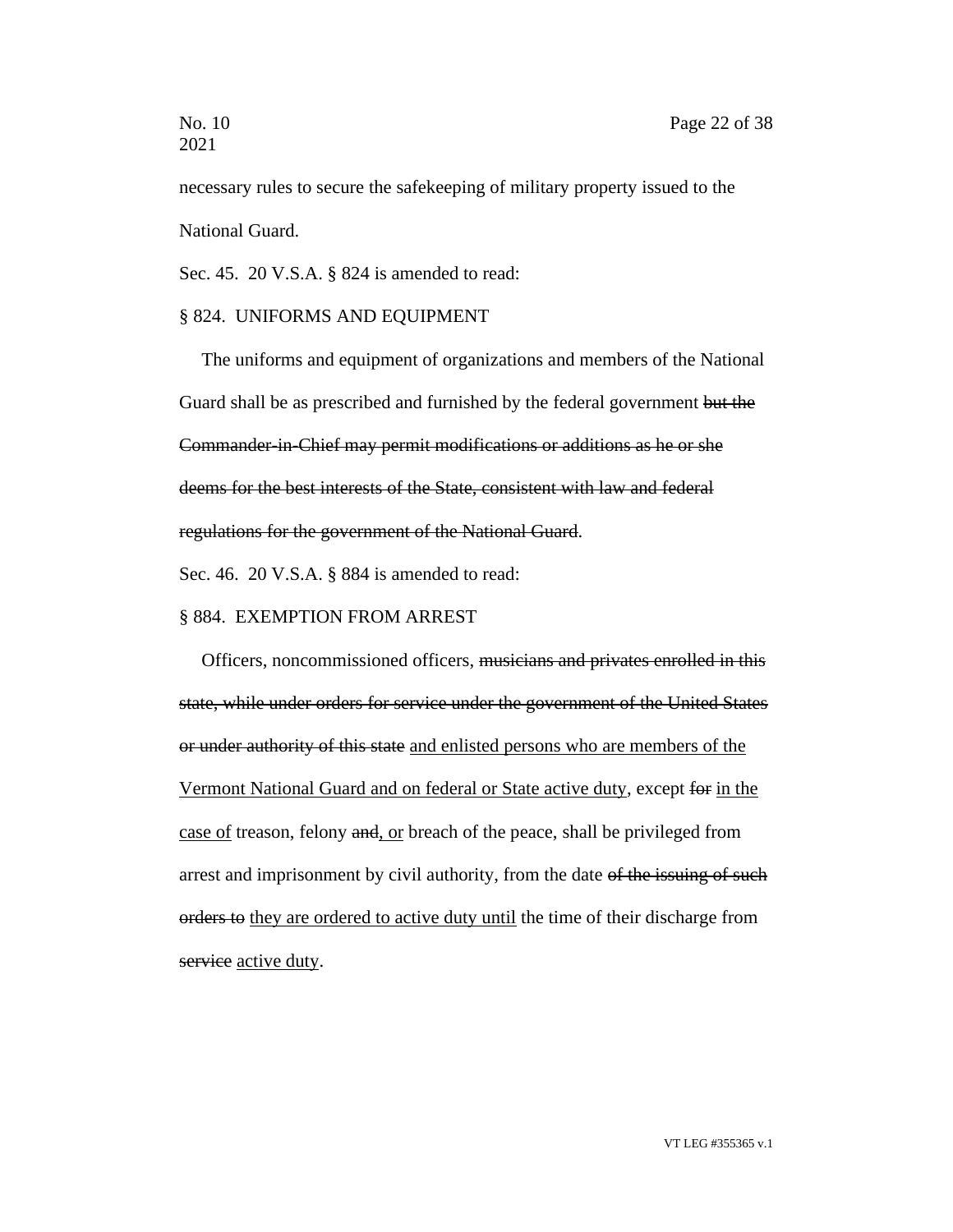Sec. 47. 20 V.S.A. § 885 is amended to read:

#### § 885. BREVET RANK

When he or she deems it for to be in the best interest of the service Vermont National Guard, by and with the advice and consent of the senate, the governor Governor may, with the advice and consent of the Senate, confer brevet rank upon such officers and enlisted members of the military service of the state as Vermont National Guard who have performed gallant, faithful, or meritorious service in the line of duty. A brevet rank conferred pursuant to this section shall only apply in the State of Vermont.

Sec. 48. 20 V.S.A. § 886 is amended to read:

#### § 886. RETIREMENT OF OFFICERS

A member of the national guard who has served faithfully therein for a period of not less than ten years, at least five years of which shall have been as a commissioned officer, at his or her own request, may be placed on the retired list with the highest rank held by him or her during such service; and if a commissioned officer who has not had the full length of service herein required, becomes permanently disabled to perform his or her duties, upon his or her own application, in the discretion of the commander in chief, he or she National Guard may be placed upon the retired list with the rank last held by him or her as provided pursuant to the provisions of 10 U.S.C. chapters 69 and 1225, and any applicable regulations adopted by the Secretary of Defense. Sec. 49. 20 V.S.A. § 887 is amended to read: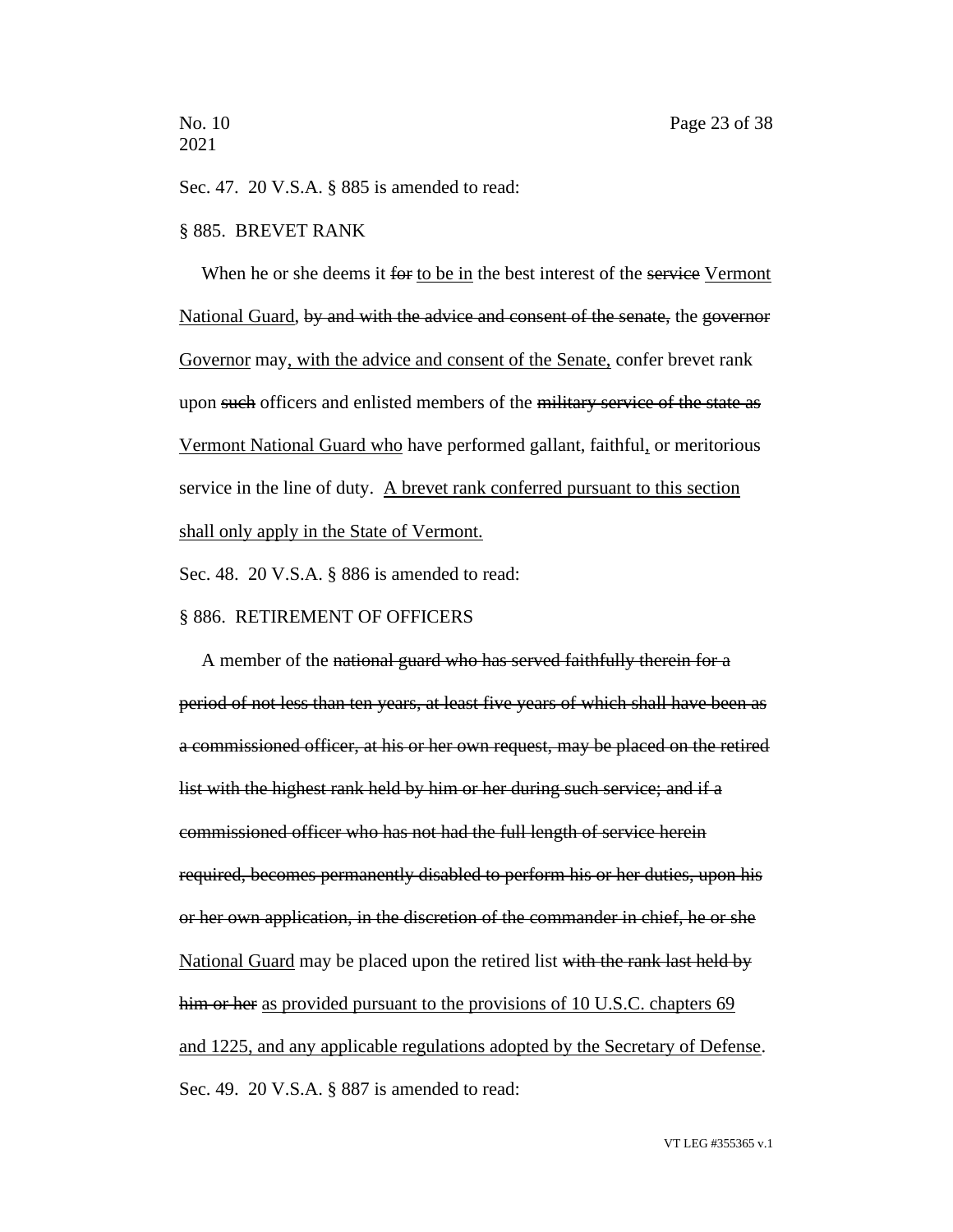#### § 887. PRIVILEGES

Officers of the retired list shall be borne on the roster of the national guard as so retired, and shall be entitled to wear the uniform of the highest grade attained by them on all occasions of military ceremony, but shall receive no compensation from the state. [Repealed.]

Sec. 50. 20 V.S.A. § 941 is amended to read:

## § 941. STATEMENT OF POLICY ON MILITARY JUSTICE

An offense committed by a member of the national guard National Guard shall be tried in civil courts and prosecuted by civil authorities except offenses of a purely military nature. This policy shall be executed and carried into effect at all times and applies to all encampments, armory drill periods, and parade periods in addition to any duty performed by the militia under pursuant to sections 366, and 601 and 602 of this title.

Sec. 51. 20 V.S.A. § 943 is amended to read:

#### § 943. SENTENCE; WARRANT FOR COMMITMENT

Courts-martial, including summary courts, may sentence to confinement in lieu of fines imposed, provided that such sentence of confinement shall not exceed one day for each dollar of such the fine. The warrant for commitment to the custody of the commissioner of corrections Commissioner of Corrections shall be substantially in the following form:

STATE OF VERMONT, To any sheriff or constable in the state State,

.................... County, ss. } Greeting:

VT LEG #355365 v.1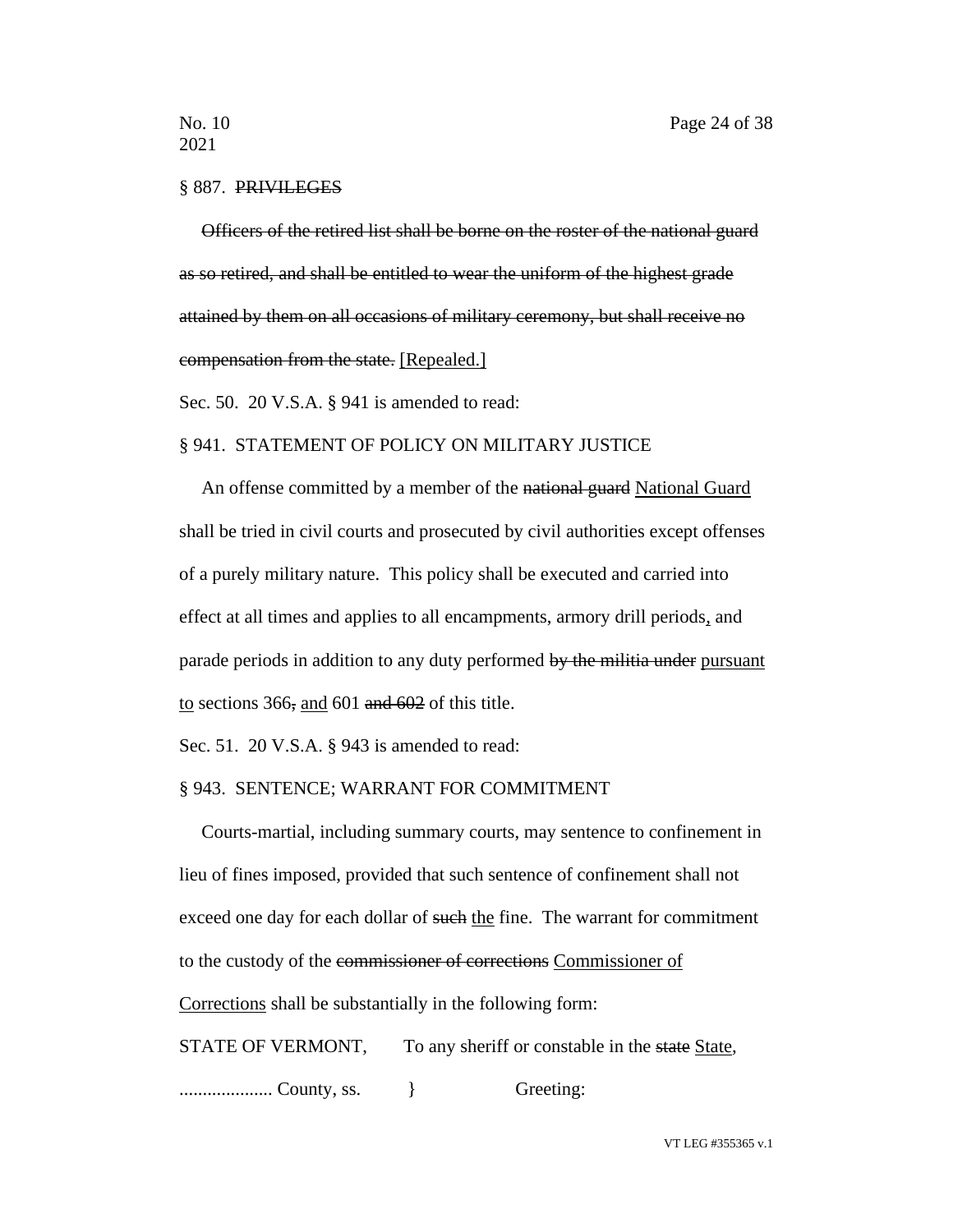WHEREAS ........................................... of ............................................... in the county of .............................. a (state State rank) .................................... of (state State organization) ................... of the national guard National Guard, was on the .................... day of .................... 20 ......., by a court-martial duly appointed and acting under authority of law, adjudged guilty of a military offense, viz.: (describe the offense) and sentenced to pay a fine of ................. dollars and ................. cents. And whereas such sentence has been duly approved and such fine has not been paid or remitted, now therefore:

## BY THE AUTHORITY OF THE STATE OF VERMONT, you are

hereby commanded to take the body of the said ........................................ ............................. and commit him or her to the custody of the commissioner of corrections Commissioner of Corrections, who is hereby commanded to receive the body of the said ................................ and him or her safely keep for the term of .................... days, unless sooner discharged according to law.

Fail not, but service and return make according to law.

Dated at .................... in the county of ........................ this

…………................ day of .......................... 20 .........

…………………………………………………………..

President of Court-Martial, or Summary Court.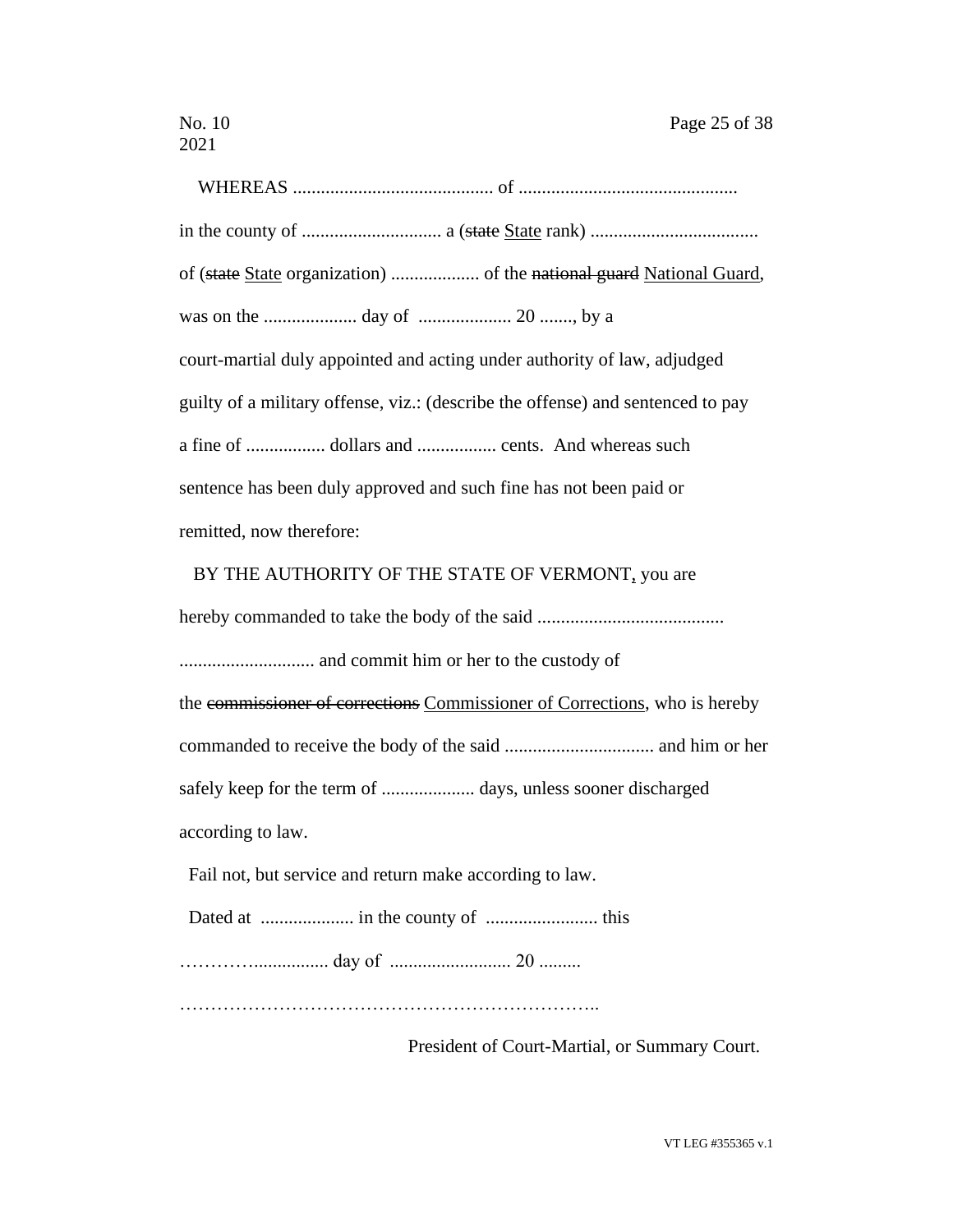Sec. 52. 20 V.S.A. § 944 is amended to read:

#### § 944. EXECUTION OF PROCESSES AND SENTENCES

All processes and sentences of courts-martial shall be executed by civil officers of the state State authorized to execute similar processes of the civil courts, and shall be returned to the court issuing the same.

Sec. 53. 20 V.S.A. § 961 is amended to read:

## § 961. COMMANDING OFFICER NONJUDICIAL DISCIPLINE

(a)(1) A commanding officer may impose nonjudicial discipline upon a service member for minor military offenses without the intervention of a courtmartial in accordance with the provisions of this subchapter.

\* \* \*

(3) As used in this section, "commanding officer" shall include an officer-in-charge officer in charge.

\* \* \*

(c) A commanding officer of the grade of major or above may impose upon enlisted members of the officer's command:

\* \* \*

(5) for members who are serving on full-time military orders in excess of 179 days, the imposition of extra duties for up to 45 days which that need not be consecutive, and, for all others, the imposition of extra duties for up to 14 days which that need not be consecutive; and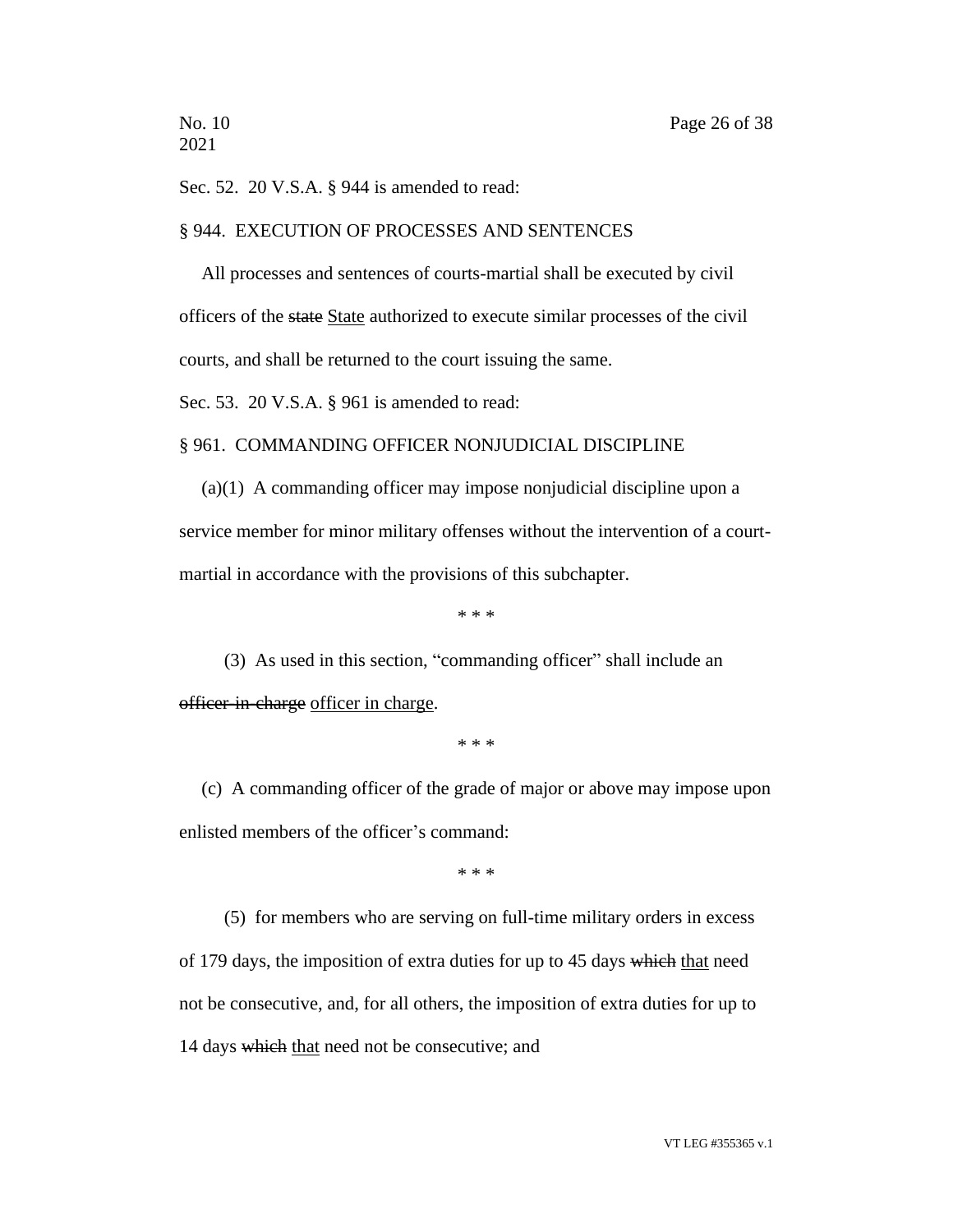(6) restriction to certain specified limits, with or without suspension from duty, for not more than 60 days, which that need not be consecutive.

\* \* \*

Sec. 54. 20 V.S.A. § 962 is amended to read:

## § 962. SERVICE MEMBERS SUBJECT TO NONJUDICIAL DISCIPLINE

(a) A service member subject to nonjudicial discipline under this subchapter shall, during the course of his or her disciplinary proceedings, have the right to:

\* \* \*

 $(3)$  call and examine witnesses, to the extent witnesses witnesses are reasonably available.

\* \* \*

Sec. 55. 20 V.S.A. § 1151 is amended to read:

#### § 1151. ORGANIZATION AND MAINTENANCE

(a) Whenever any part of the National Guard of this State is in active federal service, the Governor is hereby authorized to may organize and maintain within this State during such period, under the regulations that the Secretary of the U.S. Army may prescribe for the organization, standards of training, instruction, and discipline, such any military forces as the Governor may deem deems necessary to defend this the State.

(b) The forces shall be: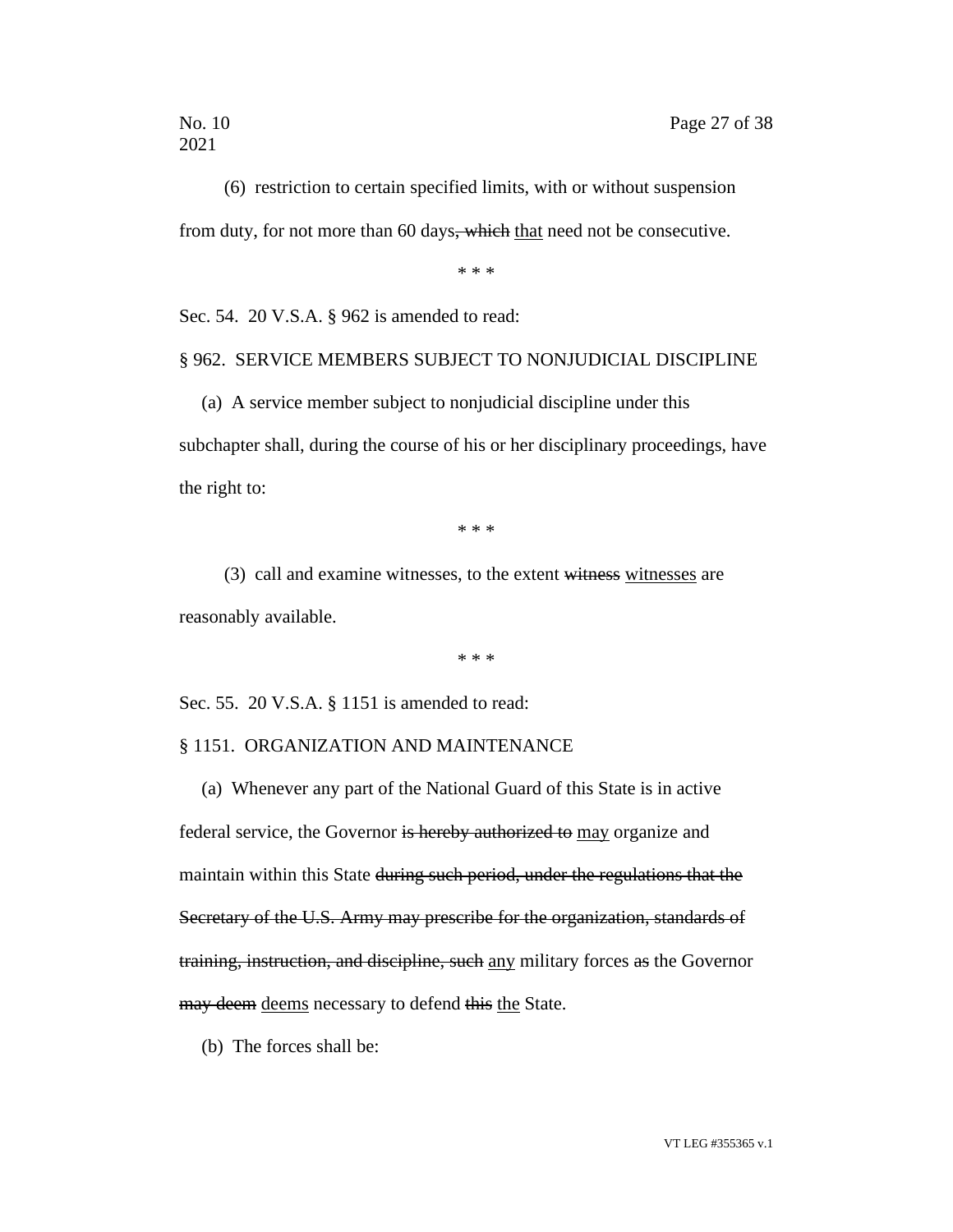(1) composed of officers commissioned or assigned, and any ablebodied citizens of the State as shall who volunteer for service, supplemented, if necessary, by members of the unorganized militia enrolled by draft or otherwise as provided by law;

(2) additional to and distinct from the National Guard and shall be known as the Vermont State Guard;

(3) uniformed; and

(4) located in places having National Guard units in federal service and, provided adequate personnel are available for service, such other places the Governor may direct provided adequate personnel are available for such service; and

(5) subject to regulations adopted by the Secretary of the Army for the organization, training, instruction, and discipline of similar military forces. Sec. 56. 20 V.S.A. § 1152 is amended to read:

#### § 1152. AUTHORITY OF GOVERNOR TO ADOPT RULES

The Governor is hereby authorized to may adopt rules not inconsistent consistent with the provisions of part 3 this chapter and chapters 63 and 65 of this title governing the enlistment, organization, administration, equipment, maintenance, training, and discipline of forces; provided, however, that the State Guard. The rules, insofar as he or she to the extent the Governor deems practicable and desirable, shall conform to existing law and rules governing and pertaining to the National Guard and the rules adopted thereunder, and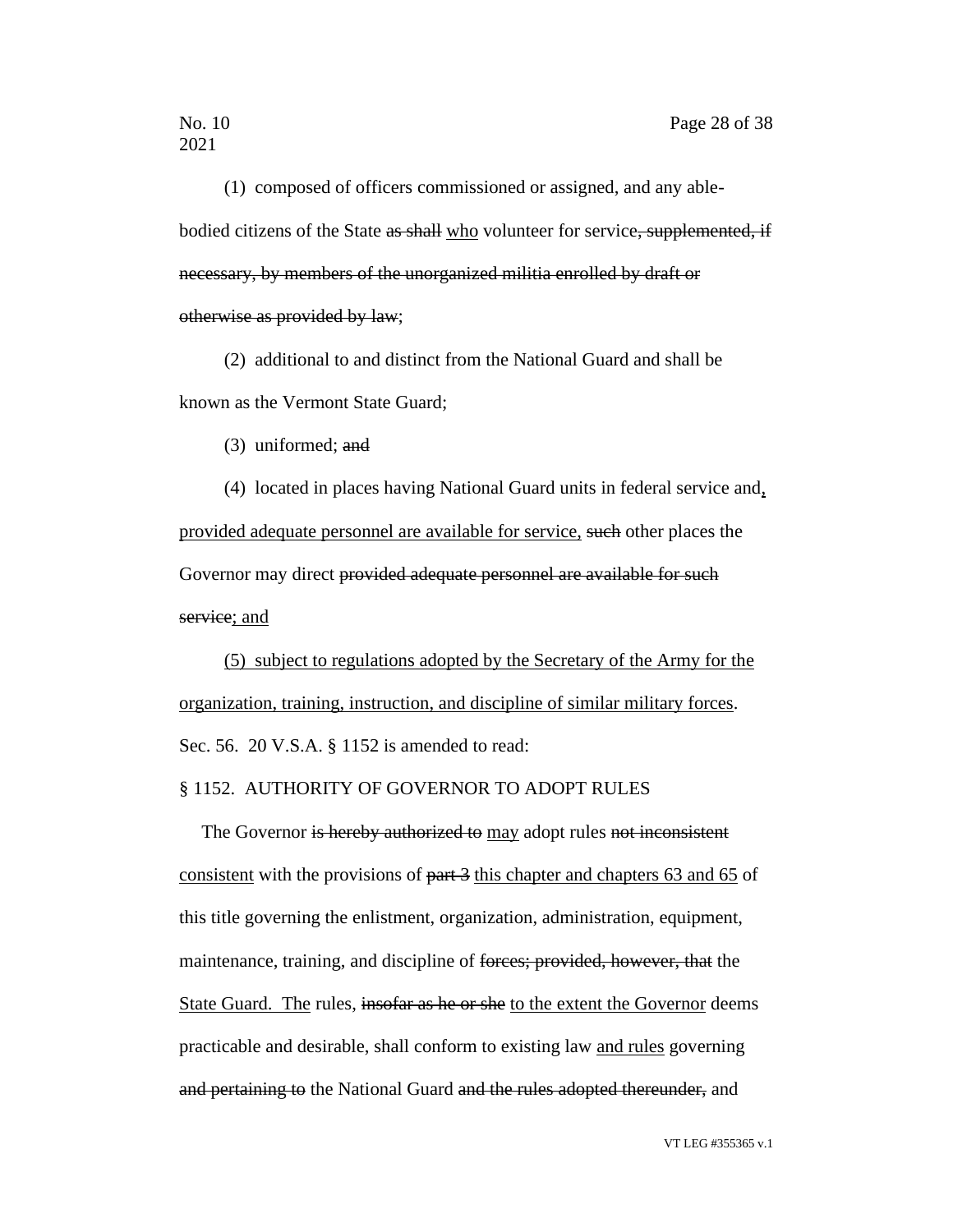such applicable regulations as adopted by the Secretary of the Army may prescribe.

Sec. 57. 20 V.S.A. § 1153 is amended to read:

## § 1153. EQUIPMENT AND FACILITIES

For the use of the forces described in this chapter State Guard, the Governor is hereby authorized to requisition may request from the Secretary of the Army any arms, ammunition, clothing, and equipment that the Secretary of the Army, in his or her discretion and under regulations determined adopted by him or her, is authorized to issue and to make available to the forces State Guard, the facilities of State armories and their equipment, and other State premises and property as may be that are available.

Sec. 58. 20 V.S.A. § 1154 is amended to read:

#### § 1154. SERVICE OUTSIDE STATE

(a) Such forces should The State Guard shall not be required to serve outside the boundaries of this state State except:

(1) Upon the request of the governor of another state, the governor of this state Governor may, in his or her discretion, order any portion or all of such forces the State Guard to assist the military or police forces of such the other state who are actually engaged in defending such the other state. Such forces The State Guard may be recalled by the governor Governor at his or her discretion.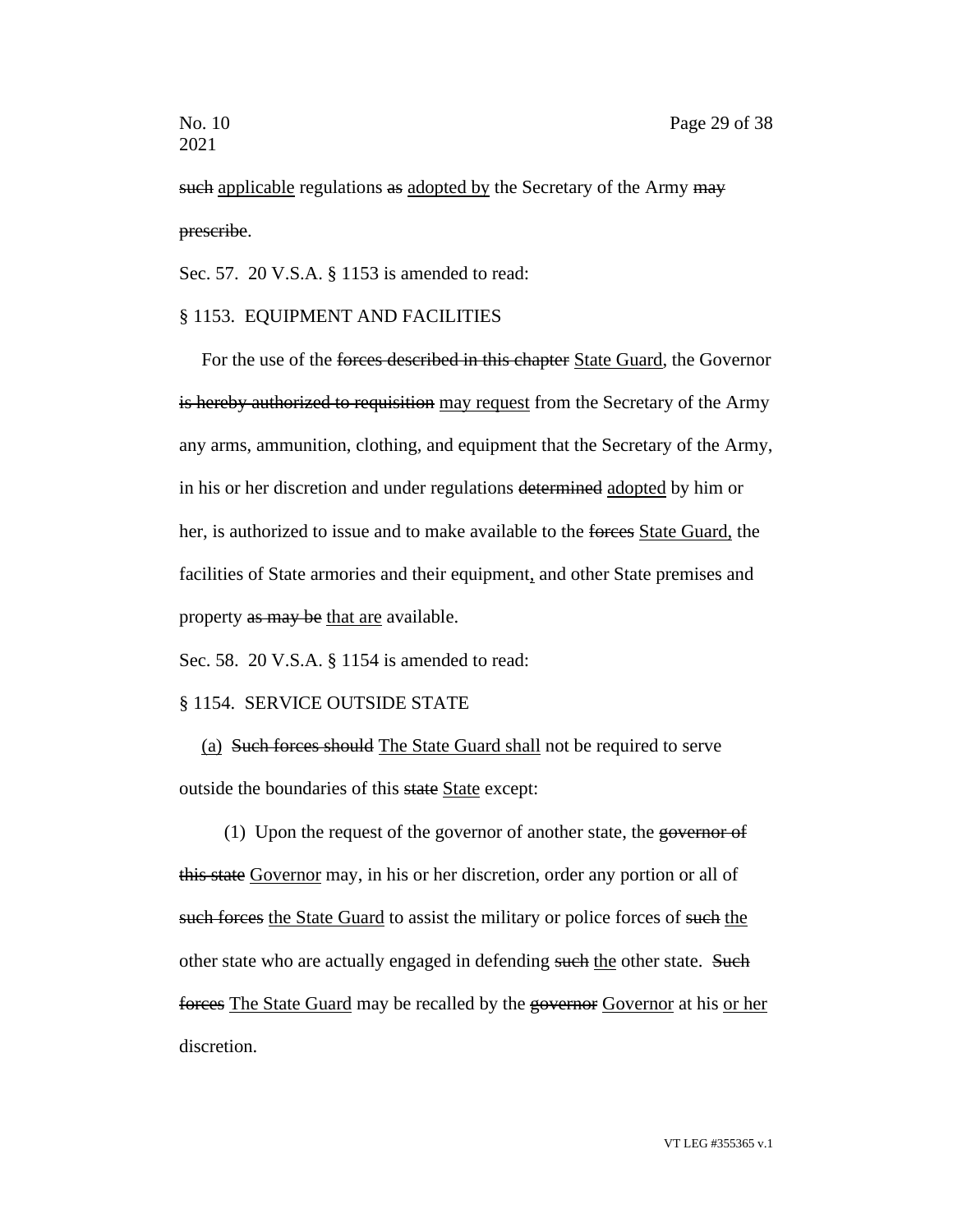(2) Any organization, unit, or detachment of such forces the State Guard, upon order of the officer in immediate command thereof of it, may continue in fresh pursuit of insurrectionists, saboteurs, enemies, or enemy forces beyond the borders of this state State into another state until they are apprehended or captured by such the organization, unit, or detachment, or until the military or police forces of the other state or the forces of the United States have had a reasonable opportunity to take up the pursuit or to apprehend or capture such the persons, provided, that such the other state shall have given authority by law for such the pursuit by such forces of this state the State Guard.

(b) Any such person who shall be apprehended or captured in such other another state by an organization, unit, or detachment of the forces of this state State Guard shall without unnecessary delay be surrendered to the military or police forces of the state in which he or she is taken or to the United States, but such. The surrender of the person who is apprehended or captured shall not constitute a waiver by this state State of its right to extradite or prosecute such the person for any crime committed in this state State.

Sec. 59. 20 V.S.A. § 1155 is amended to read:

#### § 1155. MILITARY SERVICE OF UNITED STATES

(a) Nothing in part 3 this chapter or chapters 63 and 65 of this title shall be construed as authorizing such forces the State Guard, or any part thereof of it,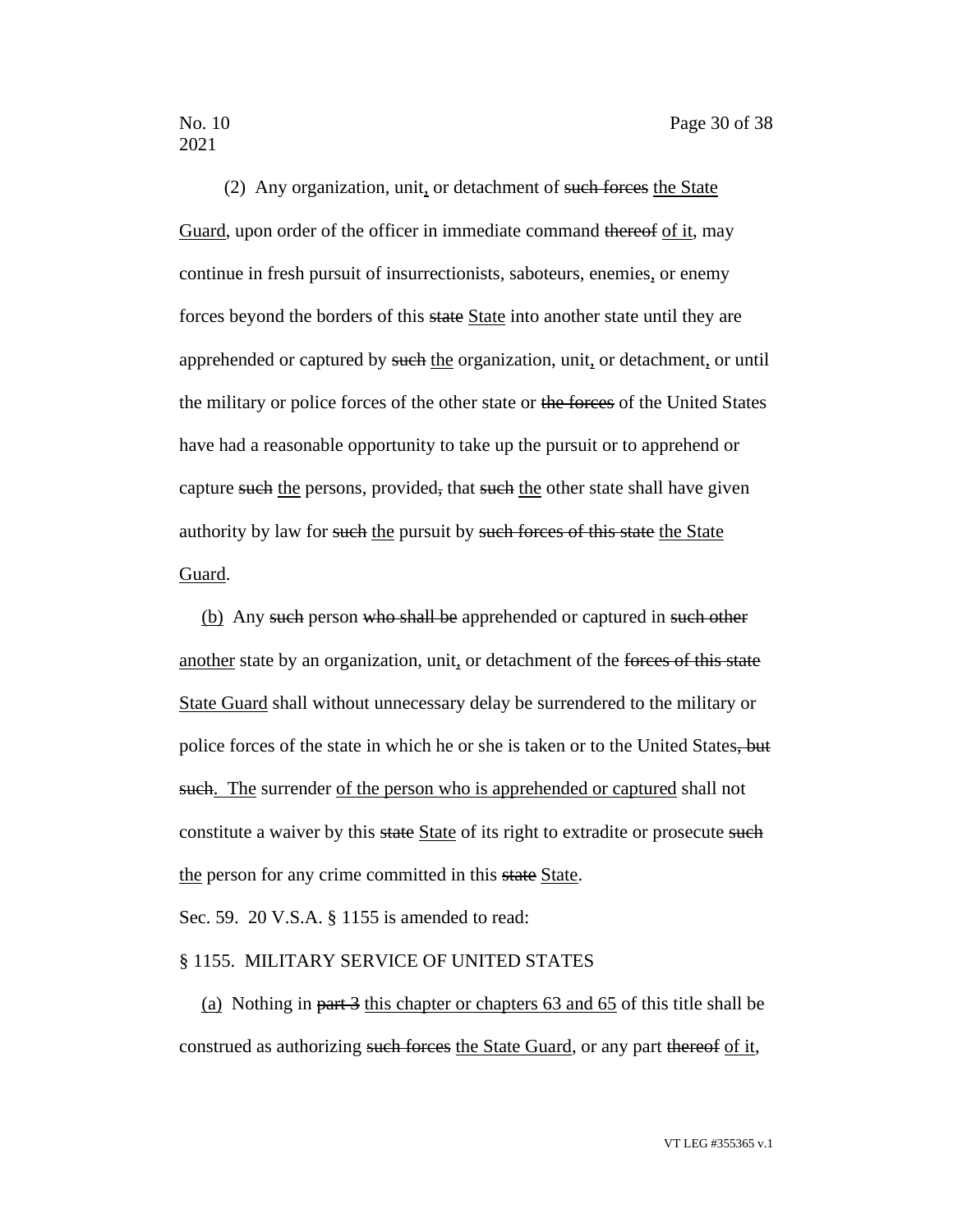to be called, ordered, or in any manner drafted, as such, into the military service of the United States, but no U.S. Armed Forces.

(b) No person shall, by reason of his or her membership in any unit of  $\frac{any}{y}$ such military forces the State Guard, be exempted from military service under any federal law.

Sec. 60. 20 V.S.A. § 1156 is amended to read:

# § 1156. ARTICLES OF WAR UNIFORM CODE OF MILITARY JUSTICE

## IN RELATION TO COURTS-MARTIAL

Whenever the forces described in this chapter State Guard, or any part thereof of it, shall be is ordered out for active service, the Articles of War of the United States Uniform Code of Military Justice applicable to members of the National Guard of this State in relation to courts-martial, their jurisdiction, and the limits of punishment, and the any rules and regulations prescribed under the Articles of War adopted pursuant to the Uniform Code of Military Justice shall be in full force and effect with respect apply to the Vermont State Guard.

Sec. 61. 20 V.S.A. § 1157 is amended to read:

#### § 1157. WHEN EFFECTIVE

Part 3 This chapter and chapters 63 and 65 of this title shall take effect from its passage, shall be suspended upon determination and proclamation by the governor and the emergency board that a substantial part of the national guard is available for duty within the state, and shall be effective after such

VT LEG #355365 v.1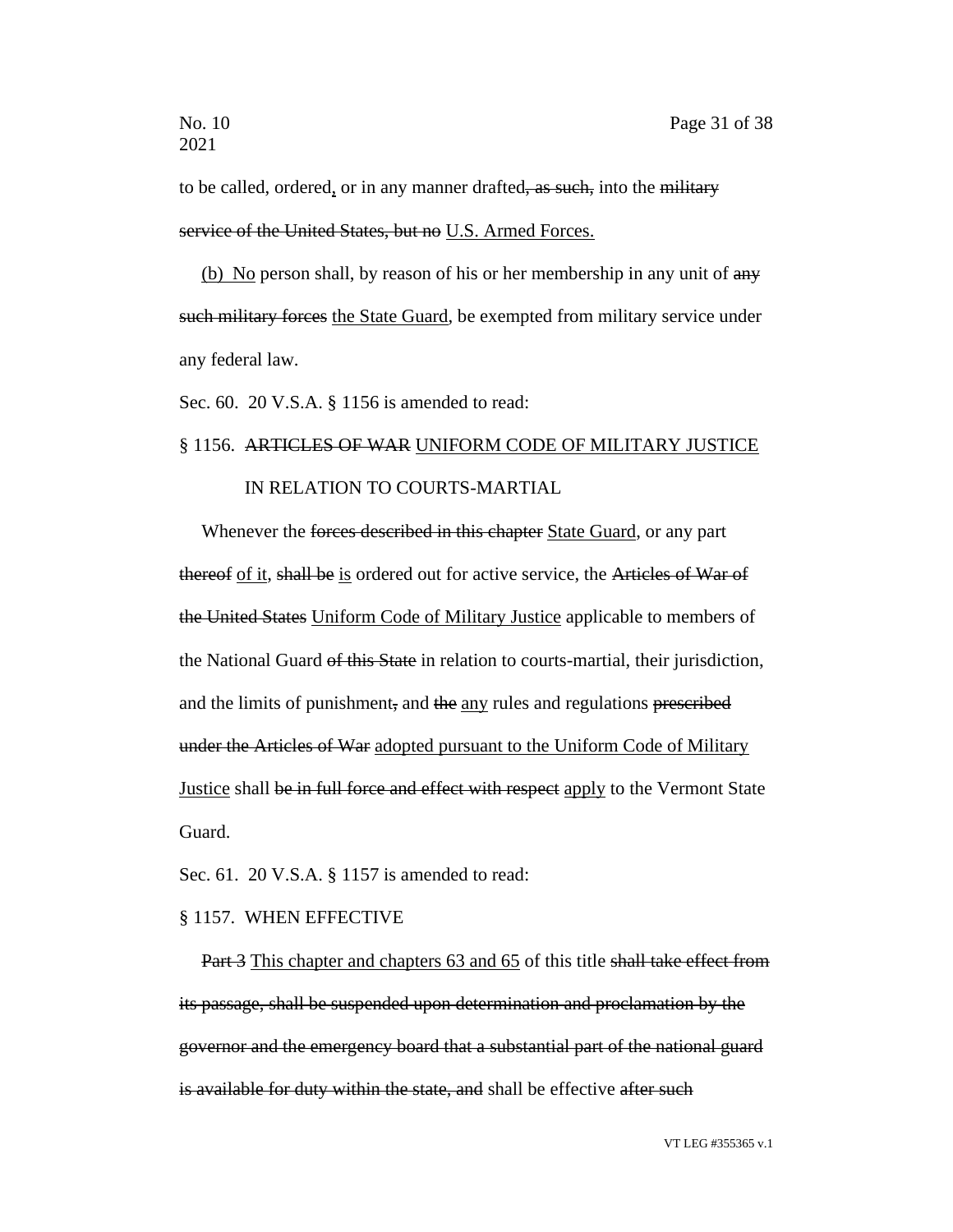suspension upon a determination and proclamation by the governor Governor and the emergency board Emergency Board that a substantial part of the national guard National Guard is not available for duty within the state State, and shall be suspended upon a determination and proclamation by the Governor and the Emergency Board that a substantial part of the National Guard is available for duty within the State.

Sec. 62. 20 V.S.A. § 1211 is amended to read:

#### § 1211. ELIGIBILITY

No person shall be commissioned or enlisted in such forces the State Guard who is not a citizen of the United States or who has been expelled or dishonorably discharged from any military, naval or air organization of this state, or of another state, or of the United States the U.S. Armed Forces or the National Guard of any state.

Sec. 63. 20 V.S.A. § 1212 is amended to read:

#### § 1212. PRIVATE ORGANIZATIONS

No civil organization, society, club, post, order, fraternity, association, brotherhood, body, union, league, or other combination of persons or civil group shall be enlisted in such forces the State Guard as an organization or unit.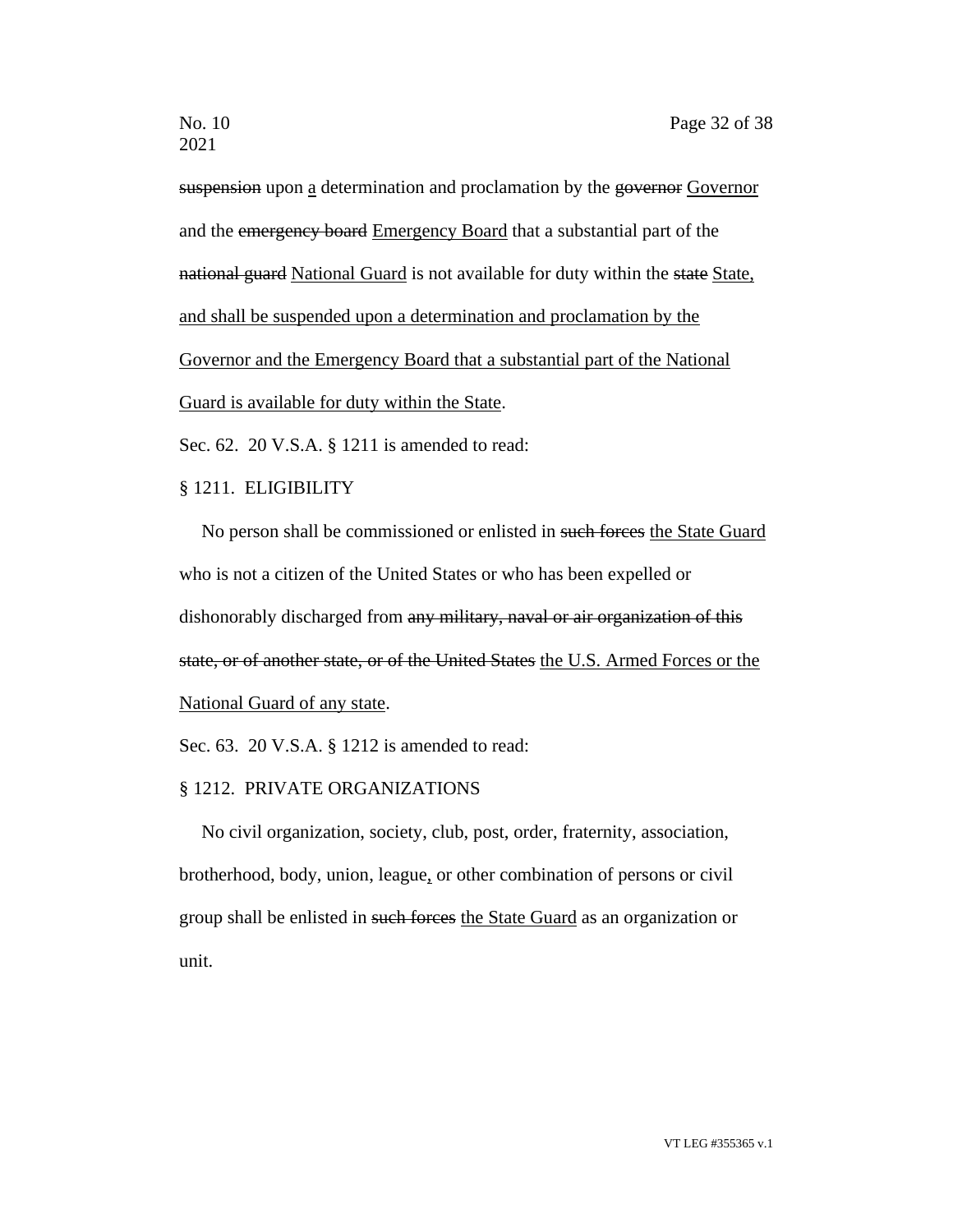2021

Sec. 64. 20 V.S.A. § 1213 is amended to read:

#### § 1213. OATH OF OFFICERS COMMISSIONED

The oath to be taken by officers commissioned in such forces the State Guard shall be substantially in the form prescribed for officers of the national guard National Guard, substituting the words Vermont state guard State Guard where necessary.

Sec. 65. 20 V.S.A. § 1214 is amended to read:

#### § 1214. TERM OF ENLISTMENT; OATH

The term of enlistment for enlisted members of the State Guard shall be for either one year or for three years and such enlistments may be renewed, subject, however, to the termination or suspension of the authority for the state guard State Guard. The oath to be taken upon enlistment in such forces the State Guard shall be substantially in the form prescribed for enlisted members of the national guard National Guard, substituting the words Vermont state guard State Guard where necessary.

Sec. 66. 20 V.S.A. § 1271 is amended to read:

#### § 1271. PAY AND RATIONS

When the State Guard or any part thereof shall be of it is ordered out for active duty or for field training, they its members shall be entitled to the same pay and rations as the National Guard on similar duty and shall be paid under rules adopted by the Governor.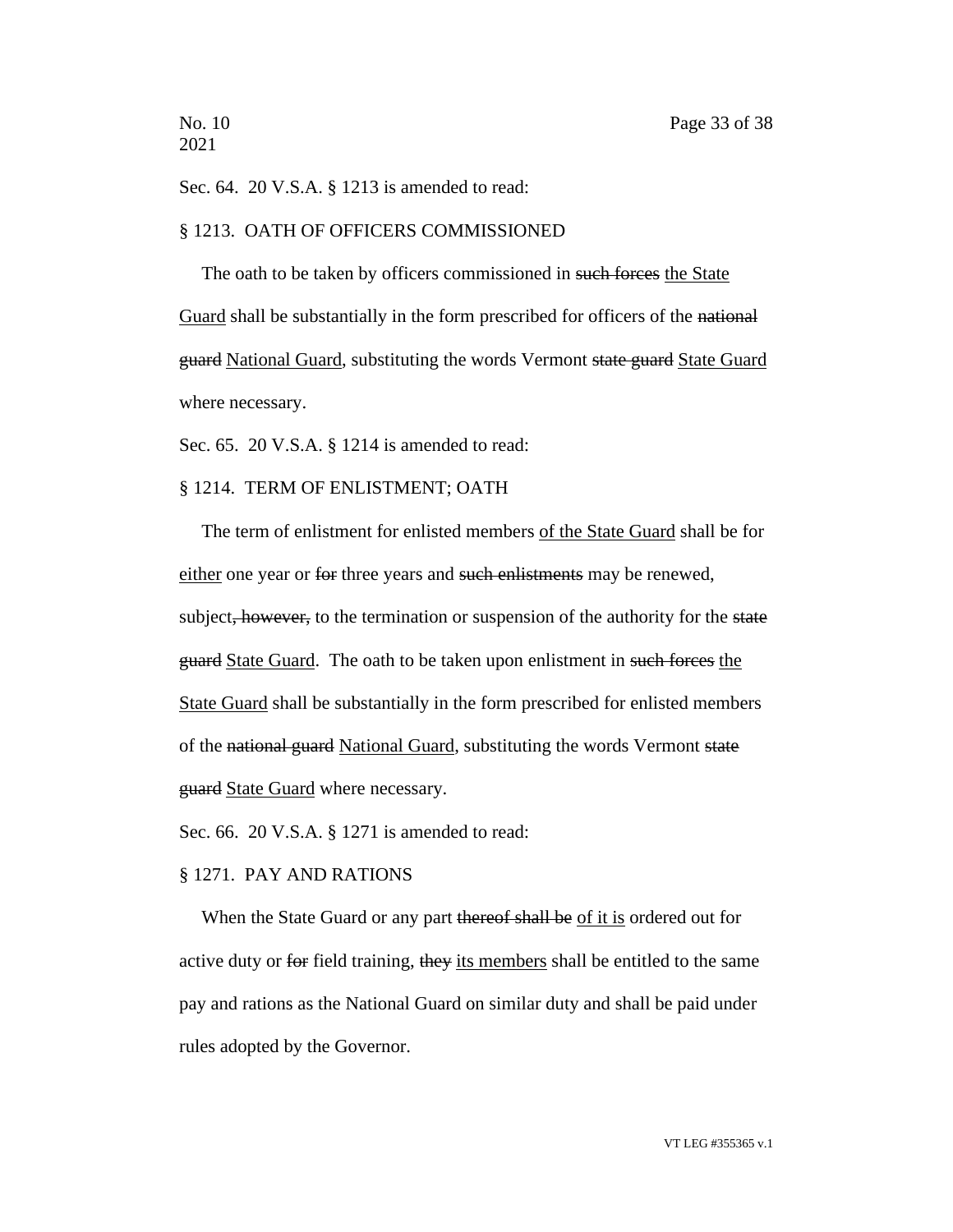Sec. 67. 20 V.S.A. § 1274 is amended to read:

#### § 1274. EXEMPTIONS

No officer or enlisted member of such forces the State Guard shall be arrested on any warrant, except for treason  $\Theta$ , felony, or breach of the peace, while going to, remaining at, or returning from a place where he or she is ordered to attend for military duty. Every officer and enlisted member of such forces the State Guard shall, during service therein in the State Guard, be exempt from service upon in any posse comitatus and from jury duty. Sec. 68. 20 V.S.A. § 1483 is amended to read:

#### § 1483. ADJUTANT GENERAL; DUTIES AS TO VETERANS' AFFAIRS

In addition to the duties elsewhere set forth by law, the adjutant general Adjutant and Inspector General shall:

(1) Acquaint acquaint himself or herself, and his or her assistants and employees, with the laws, federal, state State, and local, laws enacted for the benefit of members of the armed forces U.S. Armed Forces and Vermont National Guard, veterans having a discharge other than dishonorable, their and the heirs or and beneficiaries of members and veterans;

(2) collect data and information as to facilities and services available to them members of the U.S. Armed Forces and Vermont National Guard, veterans, and the heirs and beneficiaries of members and veterans; and

(3) cooperate with information or service agencies throughout the state State, to inform members of the armed forces U.S. Armed Forces and Vermont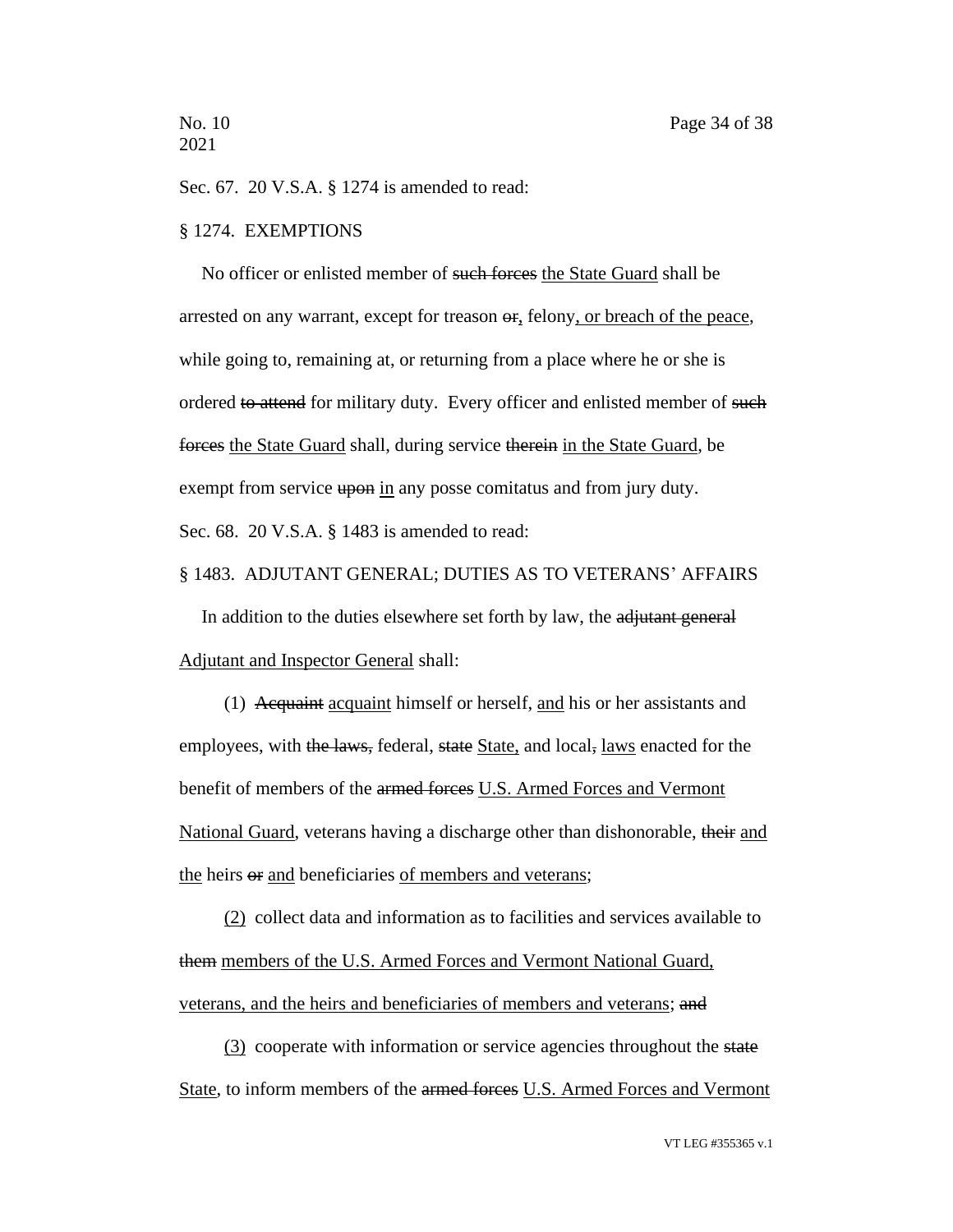National Guard, veterans, their the heirs or beneficiaries of members and veterans, and military and civilian authorities, regarding the existence or availability of:

(A) Educational educational training and retraining facilities;

(B) Health health, medical, rehabilitation, and housing services and facilities;

(C) Employment employment and reemployment services; and

(D) Provisions provisions of federal, state State, and local laws affording rights, privileges, and benefits to members of the armed forces U.S. Armed Forces and Vermont National Guard, and veterans, and their families and dependents, and other matters of similar, related, or appropriate nature;

 $(2)(4)$  Assist assist veterans and their heirs or beneficiaries in the presentation, proof, and establishment of such claims, privileges, rights, and other benefits as they may have under federal, state State, or local laws; and

(3)(5) Cooperate cooperate with all national, state State, and local governmental and private agencies in securing services or any benefits to veterans, and their families and dependents.

Sec. 69. 20 V.S.A. § 1484 is amended to read:

### § 1484. ASSISTANTS; OFFICE SPACE

Subject to the approval of the governor Governor, the adjutant general Adjutant and Inspector General may employ such assistants, expert and clerical, assistants as may be necessary to administer the functions and duties

VT LEG #355365 v.1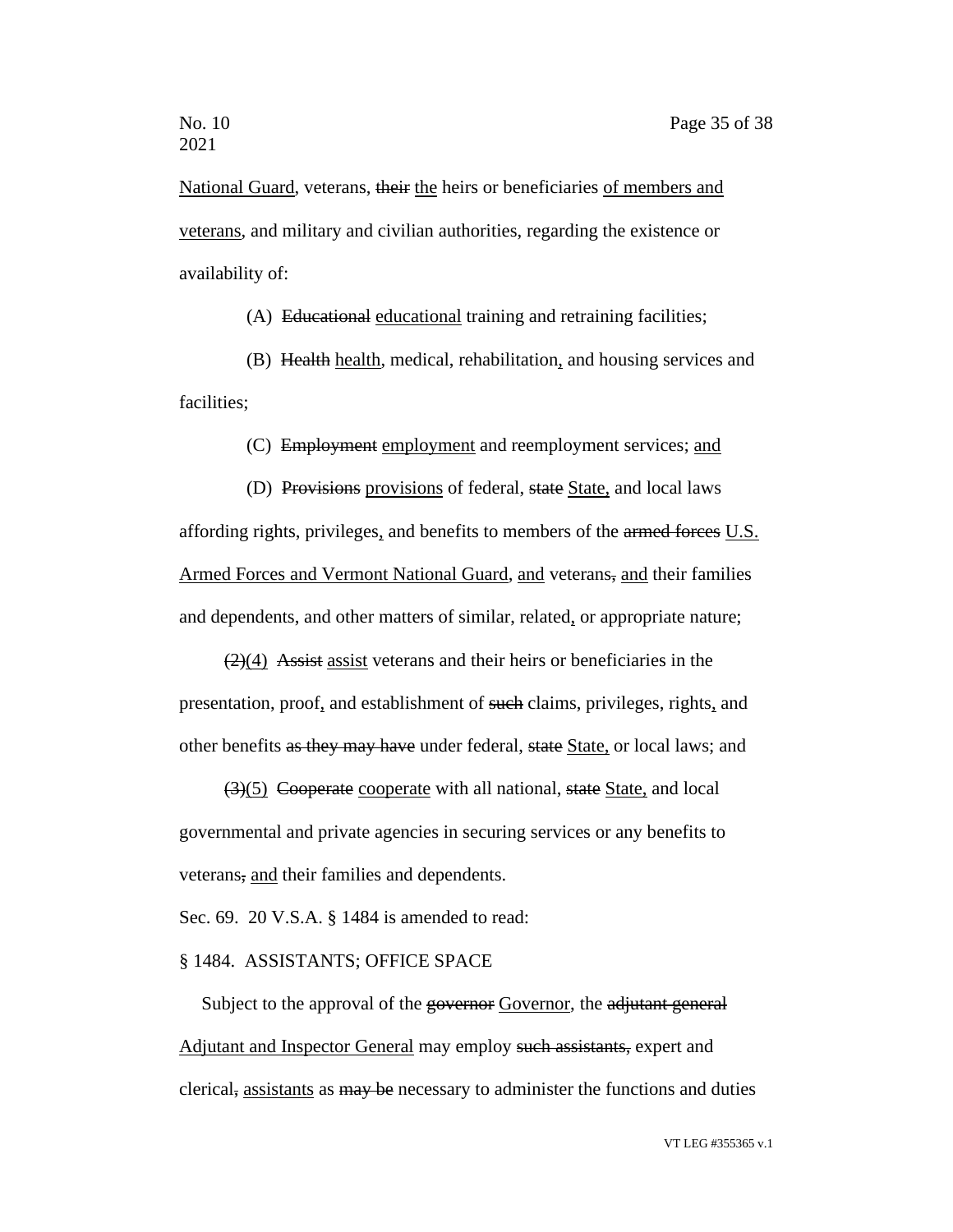of the adjutant general as Adjutant and Inspector General with respect to veterans' affairs, and shall fix their compensation within the amounts made available by appropriation therefor for those functions and duties.

Sec. 70. 20 V.S.A. § 1485 is amended to read:

## § 1485. COOPERATION WITH LOCAL ORGANIZATIONS

The adjutant general Adjutant and Inspector General may cooperate with local organizations in the state State to provide information and assistance for the purposes set forth in this chapter.

Sec. 71. 20 V.S.A. § 1486 is amended to read:

## § 1486. ACCEPTANCE OF GIFTS, SERVICE SERVICES, AND

### **FACILITIES**

The adjutant general Adjutant and Inspector General is authorized to accept gifts, services, and facilities from any source, public or private, granted in aid of the administration of the duties of the adjutant general Adjutant and Inspector General, provided that no obligation is thereby imposed by the acceptance.

Sec. 72. 21 V.S.A. § 491 is amended to read:

## § 491. ABSENCE ON MILITARY SERVICE AND TRAINING;

## EMPLOYMENT AND REEMPLOYMENT RIGHTS

(a)(1) Any duly qualified member of the Reserve Components of the U.S. Armed Forces, of the Ready Reserve, or an organized unit of the Vermont National Guard or the National Guard of another state shall upon, when called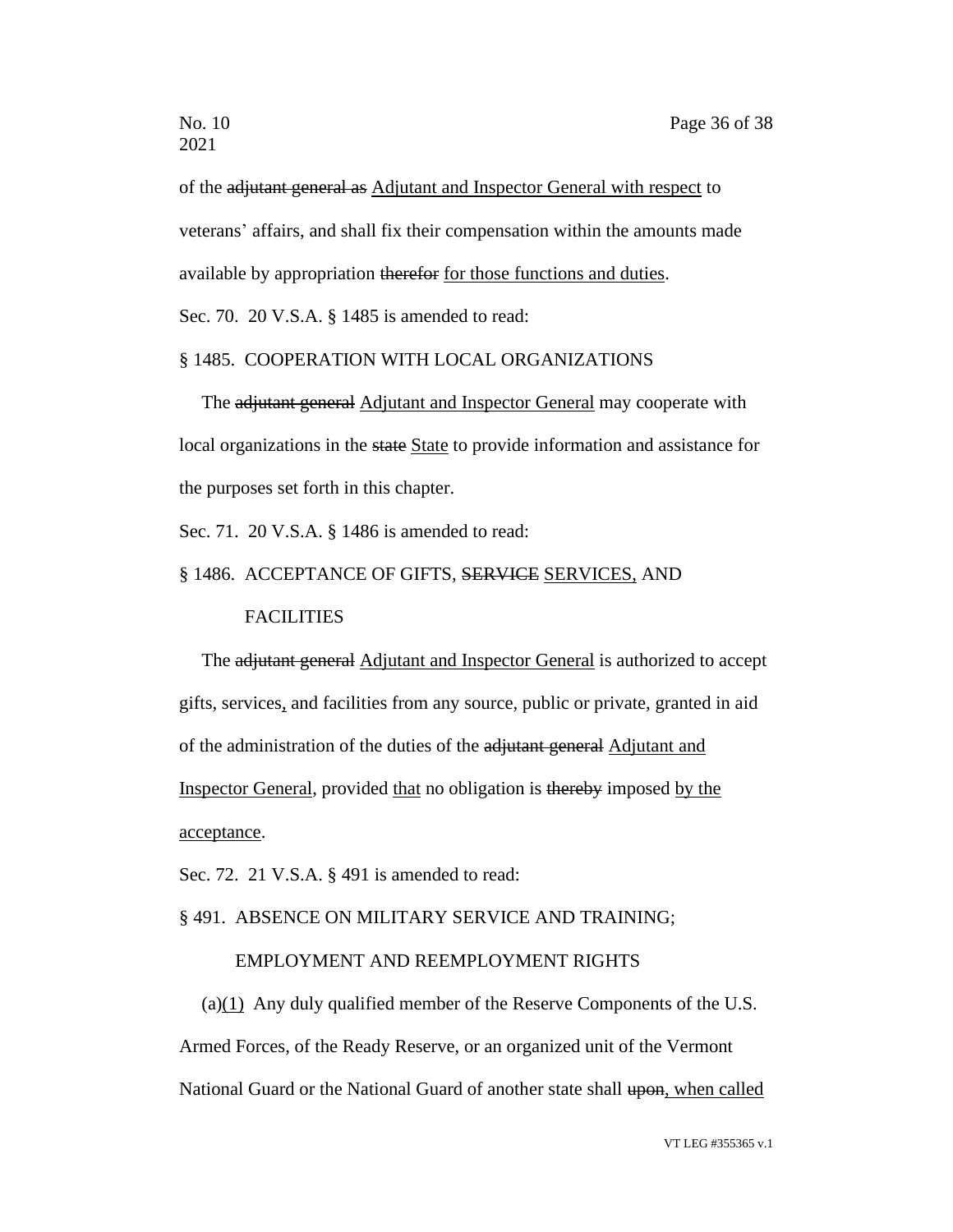to state or federal service, receive the same benefits, privileges, and protections in employment regardless of the activation authority or location of service.

(2)(A) Upon request, a duly qualified member of the Reserve Components of the U.S. Armed Forces, of the Ready Reserve, or the Vermont National Guard or the National Guard of another state shall be entitled to leaves of absence for a total of 15 days in any calendar year for the purpose of engaging a leave of absence to engage in military drill, training, or other temporary duty under military authority pursuant to state or federal military orders.

(B) A member of the Vermont National Guard or the National Guard of any state or territory who is ordered to state active duty shall be subject to the requirements of and entitled to the rights, privileges, benefits, and protections provided by the Uniformed Services Employment and Reemployment Rights Act (USERRA), 38 U.S.C. §§ 4301–4335.

(C) A leave of absence shall be with or without pay as determined by the employer. Upon completion of the military drill, training, or other temporary duty under military authority, a permanent employee shall be reinstated in that position with the same status, pay, and seniority, including seniority that accrued during the period of absence.

(b) A member of or an applicant for membership in the National Guard in either federal or state status as defined in 20 V.S.A. §§ 366, and 601, or 602, shall not be denied initial employment, reemployment, retention of